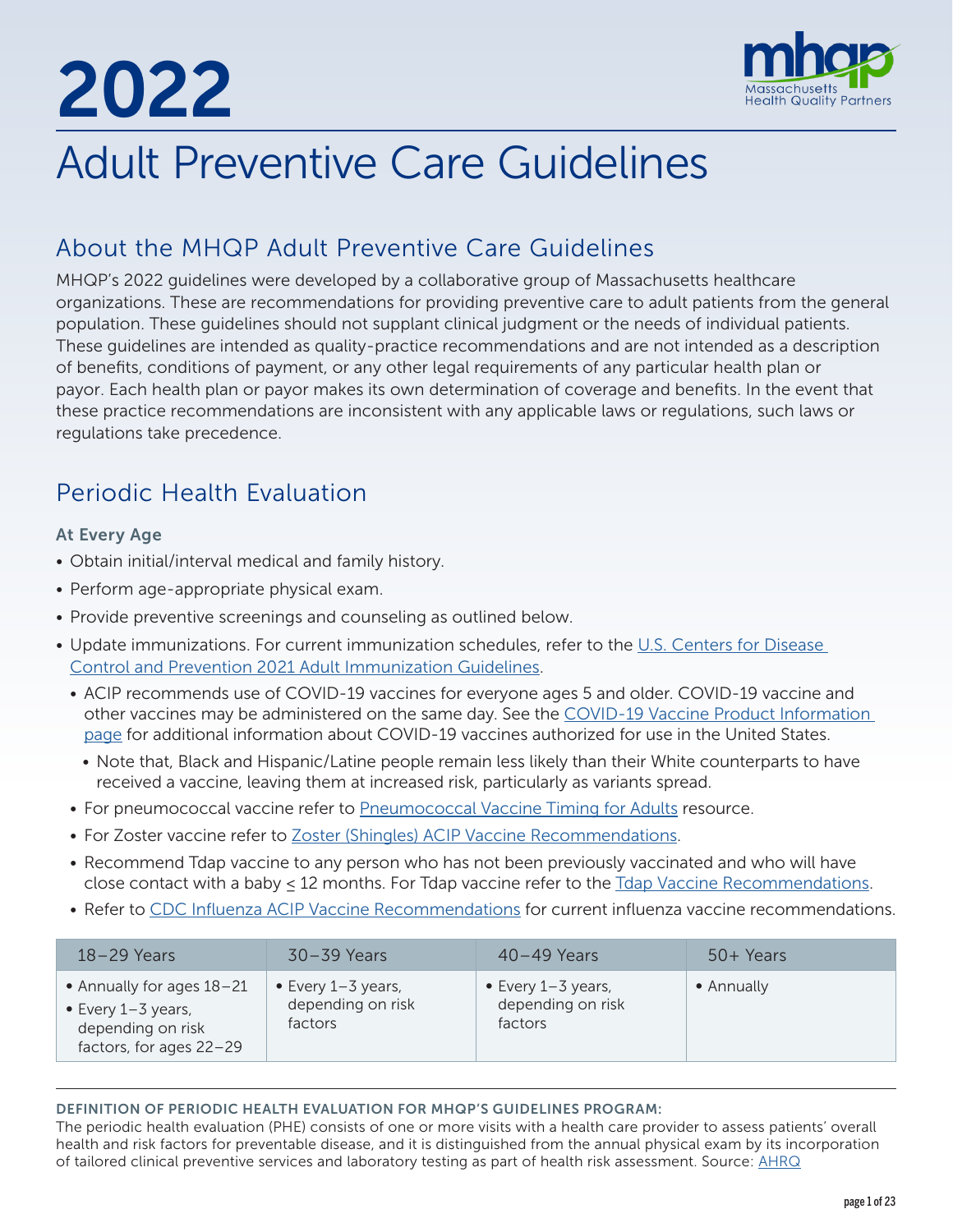

# Social Determinants of Health (SDoH)

- Review a completed **SDoH** screening tool and incorporate into the plan of care
- Develop [action plan](https://www.aafp.org/dam/AAFP/documents/patient_care/everyone_project/action-plan.pdf) at each visit with information available
	- Make sure that social determinants that are being targeted for recommendations are modifiable, like food insecurity, homelessness, lack of transportation, or inaccessibility to quality education
	- <sup>t</sup> Individuals who are at high-risk of certain conditions due to unmodifiable social determinants, like race, should be subject to increased screenings as indicated
- Refer patients to additional team members for education, resources, and referrals as needed
- Discuss access to healthcare by asking: "Do you have any concerns that prevent you from keeping your health care appointments?"
- Assess health literacy by asking: "How confident are you filling out medical forms by yourself?"

#### Screening Tools and Action Plans:

[Social Needs Screening Tool](https://www.aafp.org/dam/AAFP/documents/patient_care/everyone_project/hops19-physician-form-sdoh.pdf): The Social Needs Screening tool screens for five core health-related social needs, which include housing, food, transportation, utilities, and personal safety, using validated screening questions, as well as the additional needs of employment, education, child care, and financial strain.

[Develop an Action Plan:](https://www.aafp.org/dam/AAFP/documents/patient_care/everyone_project/action-plan.pdf) A quick form to guide a discussion with patients about their social determinants of health and document a plan to address them. The form is available in seven languages.

#### Community Resources:

[2-1-1:](https://www.211.org/) This resource helps individuals obtain information about receiving assistance in the event of a crisis, emergency, or natural disaster.

[Find Help:](https://www.findhelp.org/) This interactive tool helps individuals find free or reduced cost services related to food, housing, or transportation.

[HelpSteps:](https://www.helpsteps.com/#/) This interactive tool provides information on how to access social services related to food, housing, and medical care.

#### General Resources:

[The EveryONE Project Toolkit](https://www.aafp.org/family-physician/patient-care/the-everyone-project/toolkit.html): This toolkit offers strategies for use among clinicians to promote diversity and advance health equity in all communities.

[THRIVE:](https://www.preventioninstitute.org/tools/thrive-tool-health-resilience-vulnerable-environments) THRIVE is also a tool for engaging community members and practitioners in assessing the status of community determinants, prioritizing them, and taking action to change them in order to improve health, safety, and health equity.

[A Practitioner's Guide for Advancing Health Equity](https://www.cdc.gov/nccdphp/dch/pdf/HealthEquityGuide.pdf): The purpose of the Health Equity Guide is to assist practitioners with addressing the welldocumented disparities in chronic disease health outcomes.

[Cancer Disparities](https://www.cancer.gov/about-cancer/understanding/disparities): This webpage provides examples of disparities in cancer, and the contributing factors behind these disparities.

[Short Assessment of Health Literacy–Spanish and English \(SAHL-S&E\)](https://www.ahrq.gov/health-literacy/research/tools/index.html): The Short Assessment of Health Literacy–Spanish and English (SAHL– S&E) is a new instrument, consisting of comparable tests in English and Spanish, with good reliability and validity in both languages.

#### DEFINITION OF THE SOCIAL DETERMINANTS OF HEALTH FOR MHQP'S GUIDELINES PROGRAM:

Social Determinants of Health (SDoH) are the conditions under which people are born, grow, live, work, and age. SDoH can either help a patient's health (like living in a low crime neighborhood), or adversely affect it (such as living in a neighborhood with poor air quality and pollutants). Conditions can be modifiable, like food insecurity or homelessness, or unmodifiable, like race. ([AAFP](https://www.aafp.org/home.html), [WHO\)](https://www.who.int/)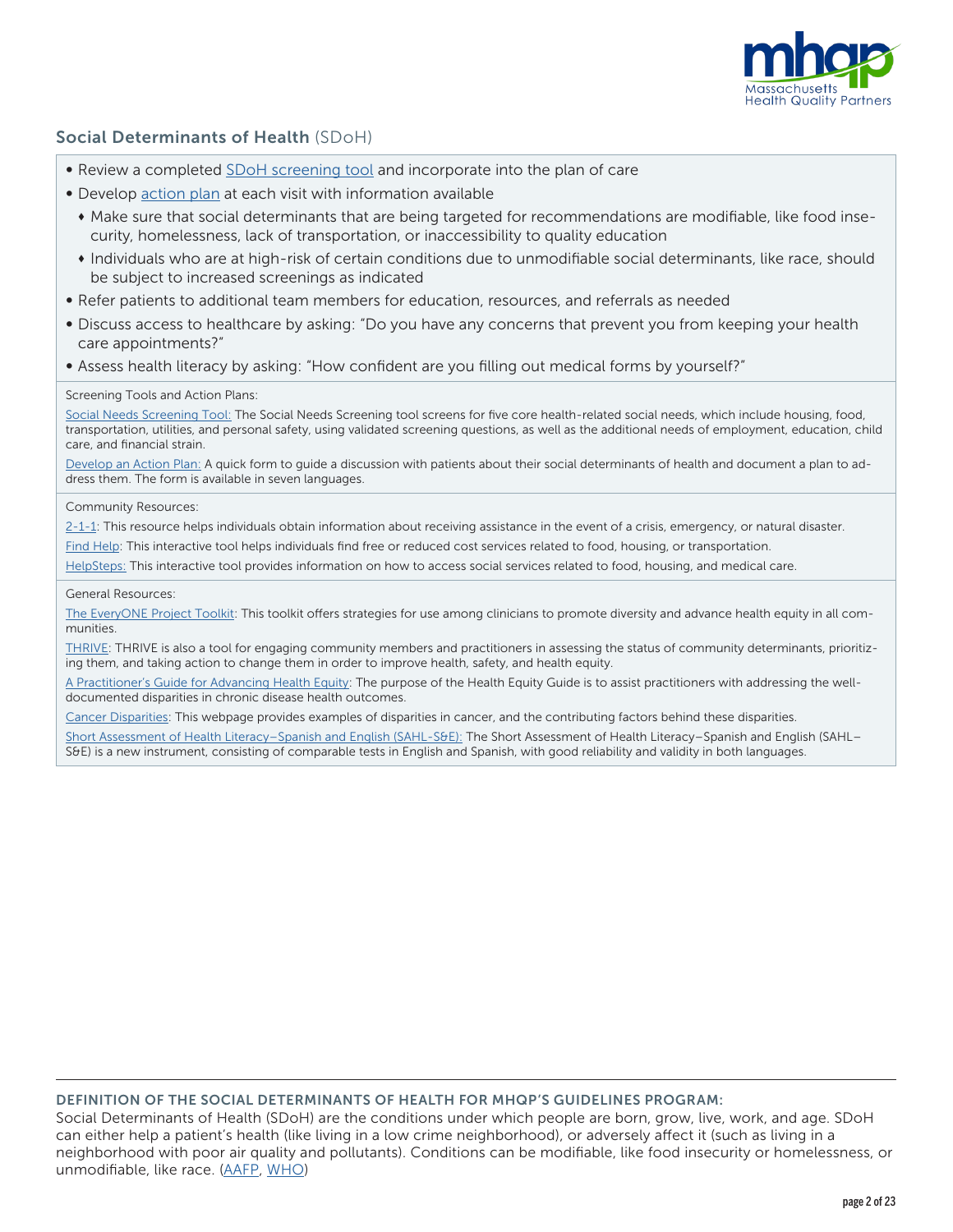

# Labs and Cancer Screenings

# Breast Cancer

| $18 - 39$ Years                                                                                                                                                                                                                                                                                                                                                                                                                                                                                                                                                                                                                                                                                                                                                                                                                                                                                                                                                                                                                                                                                                              | $40 - 49$ Years                                                                                                                    | $50 - 74$ Years                                                                                                        | 75+ Years                                                                           |  |
|------------------------------------------------------------------------------------------------------------------------------------------------------------------------------------------------------------------------------------------------------------------------------------------------------------------------------------------------------------------------------------------------------------------------------------------------------------------------------------------------------------------------------------------------------------------------------------------------------------------------------------------------------------------------------------------------------------------------------------------------------------------------------------------------------------------------------------------------------------------------------------------------------------------------------------------------------------------------------------------------------------------------------------------------------------------------------------------------------------------------------|------------------------------------------------------------------------------------------------------------------------------------|------------------------------------------------------------------------------------------------------------------------|-------------------------------------------------------------------------------------|--|
| • Consider performing clinical breast exam at all periodic health evaluations<br>• Screen for patients with an increased risk for BRCA gene mutations using appropriate screening tools. Offer<br>genetic counseling for those with positive screening results. The tools evaluated by the USPSTF include<br>the Ontario Family History Assessment Tool, Manchester Scoring System, Referral Screening Tool, Pedigree<br>Assessment Tool, and FHS-7.<br>• Prescribe risk-reducing medications, such as tamoxifen, raloxifene, or aromatase inhibitors, to those who are 35<br>or older and are at increased risk for breast cancer and at low risk for adverse medication effects<br>• Note that the USPSTF does not endorse any particular risk prediction tool. However, the NCI Breast Cancer Risk<br>Assessment Tool and the Breast Cancer Surveillance Consortium Risk Calculator are based on models tested<br>in US populations and are publicly available for clinicians and patients to use as part of the process of shared,<br>informed decision-making about taking risk-reducing medications for breast cancer. |                                                                                                                                    |                                                                                                                        |                                                                                     |  |
| • Only with patients at high risk,<br>use shared decision making to<br>discuss the risks and benefits<br>of initiating mammography or<br>other screening exams                                                                                                                                                                                                                                                                                                                                                                                                                                                                                                                                                                                                                                                                                                                                                                                                                                                                                                                                                               | • Using shared decision<br>making, including patient<br>risk factors, discuss the<br>risks and benefits of<br>biennial mammography | • Conduct mammography<br>every two years, or more<br>frequently based on<br>risk factors and shared<br>decision making | • Determine<br>need of further<br>mammography<br>based on shared<br>decision making |  |
| <b>RISK FACTORS</b><br>Patients may be more likely to develop breast cancer if they:<br>• Are older than 50 years of age. The risk for breast cancer increases with age; most breast cancers are diagnosed<br>after age 50<br>• Are American Indian, Alaskan Native, or Ashkenazi Jewish<br>• Ashkenazi Jewish women have a higher risk of developing breast cancer at a young age, due to higher rates of<br><b>BRCA</b> gene mutation<br>• Have a first degree relative (parent, sibling, or child) with breast, ovarian, tubal, or peritoneal cancer<br>• Have a genetic predisposition, personal history of ovarian cancer or high risk breast biopsy result, a history of<br>chest radiation therapy at a young age, early menarche or late menopause, or dense breasts<br>Patients may be more likely to get more aggressive forms of breast cancer and be diagnosed at a younger age if                                                                                                                                                                                                                               |                                                                                                                                    |                                                                                                                        |                                                                                     |  |
| they are:<br>$\bullet$ Black                                                                                                                                                                                                                                                                                                                                                                                                                                                                                                                                                                                                                                                                                                                                                                                                                                                                                                                                                                                                                                                                                                 |                                                                                                                                    |                                                                                                                        |                                                                                     |  |
| Resources:<br>B-RST (available in English and Spanish): This tool is a USPSTF recommended online screening tool that asks questions about family history to<br>assess for Hereditary Cancer risk and possible benefit of additional information<br>Screening Mammography – Clinician Instructions: This tool is best used by clinicians and patients together to help clarify the personal risk of<br>breast cancer, and then illustrate the possible benefits and harms of screening mammograms.<br>Breast Cancer Screening Decision (For women 40-49): This is a screening tool designed to give women unbiased information that can help<br>make an informed decision about when you should start and how often you should have screening mammograms.<br>Should I Continue with Mammogram Screening? (For women 75-84): This tool will help women over the age of 75 think about whether or not<br>they may want to stop or continue having mammograms.                                                                                                                                                                   |                                                                                                                                    |                                                                                                                        |                                                                                     |  |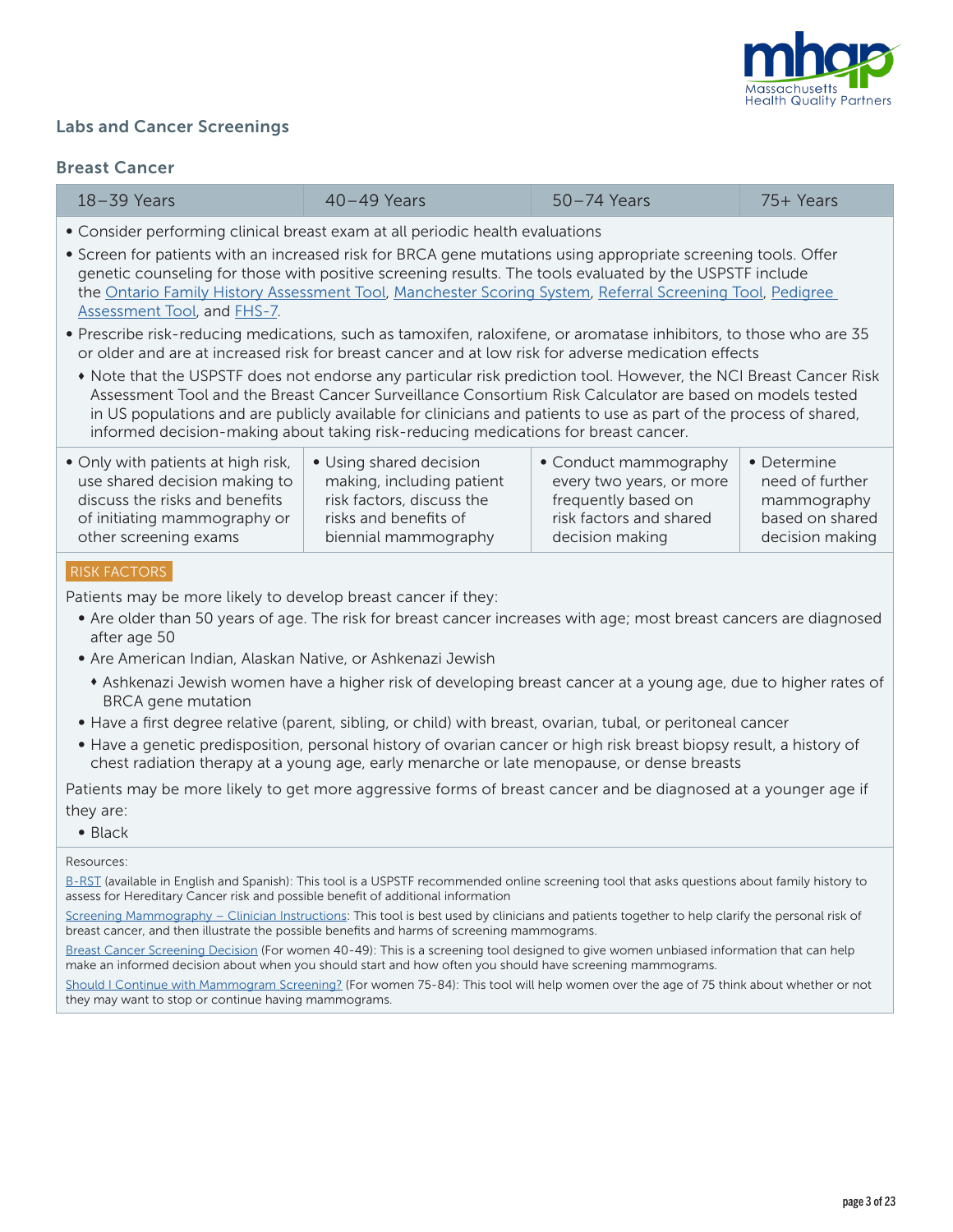

# Cervical Cancer

| 18-20 Years                                                                                                                                                                                                                                                                                                                                   | $21 - 29$ Years                                                                           | $30 - 65$ Years                                                                                                                                                                                                                                                      |  |
|-----------------------------------------------------------------------------------------------------------------------------------------------------------------------------------------------------------------------------------------------------------------------------------------------------------------------------------------------|-------------------------------------------------------------------------------------------|----------------------------------------------------------------------------------------------------------------------------------------------------------------------------------------------------------------------------------------------------------------------|--|
| • Note that the USPSTF states these recommendations do not apply to those with high grade precancerous lesions<br>or cervical cancer or in utero DES exposure or a compromised immune system, including those with HIV.<br>• Omit cervical cancer screening test if a person has had a hysterectomy for benign disease with removal of cervix |                                                                                           |                                                                                                                                                                                                                                                                      |  |
| and does not have a history of high-grade precancerous lesion or cervical cancer                                                                                                                                                                                                                                                              |                                                                                           |                                                                                                                                                                                                                                                                      |  |
| • No cervical<br>cancer screening<br>is indicated                                                                                                                                                                                                                                                                                             | • Screen with cervical<br>cytology alone every<br>three years (pap or liquid<br>cytology) | • Screen every three years with cytology alone; or<br>• Screen every five years with hrHPV testing or co-testing<br>(hrHPV and cytology)<br>• Discontinue cervical cancer screening after age 65 if there is<br>documented evidence of consistently negative results |  |
| <b>RISK FACTORS</b><br>Patients may be more likely to develop cervical cancer if they:<br>• Are Black, American Indian, Alaskan Native, Asian, Hispanic/Latine                                                                                                                                                                                |                                                                                           |                                                                                                                                                                                                                                                                      |  |

• Have an infection with HPV (human papillomavirus), personal history of cervical dysplasia, smoking, history of other sexually transmitted diseases (including HIV/AIDS), compromised immune system, and in utero diethylstilbestrol (DES) exposure

#### Resource:

[Cervical Cancer Screening:](https://www.acog.org/womens-health/faqs/cervical-cancer-screening) This is a resource to aid women to learn about cervical cancer screening.

# Colorectal Cancer

| $18 - 44$ Years | $45 - 49$ Years | 50-75 Years | 76-85 Years |  |
|-----------------|-----------------|-------------|-------------|--|
|                 |                 |             |             |  |

Options for colorectal cancer screening:

- Note that while colonoscopy is often considered to be the best test, annual FIT testing may be more accessible and acceptable to patients and is included in the top tier of tests per the US Multi-Society Task Force on Colorectal Cancer in 2017
	- Colonoscopy every 10 years or
	- **\* Annual FIT or sDNA-FIT** 
		- } If patient is unable to follow either of these screening regimens then select one of the following methods/ screening intervals:
			- **Computed tomographic colonography every 5 years or**
			- } sDNA-FIT or
			- $\cdot$  Flexible sigmoidoscopy every 5-10 years or
			- **gFOBT every year**
- If patient cannot follow any of these recommendations: capsule colonoscopy every 5 years

| • Screenings are not<br>routine except for<br>patients at high risk<br>- See screening<br>schedules in Risk<br>Factor section<br>below | • Screen for colorec-<br>tal cancer, and use<br>shared decision<br>making to select<br>one of the meth-<br>ods/screening in-<br>tervals listed above.<br>Note that this is a $B$<br>above<br>recommendation<br>from the USPSTE | • Screen for colorec-<br>tal cancer, and<br>use shared deci-<br>sion making to<br>select one of the<br>methods/screen-<br>ing intervals listed<br>mended | • Selectively offer screening for adults aged<br>76 to 85 years. Evidence indicates that<br>the net benefit of screening all persons<br>in this age group is small. In determining<br>whether this service is appropriate in indi-<br>vidual cases, patients and clinicians should<br>consider the patient's overall health, prior<br>screening history, and preferences.<br>• After age 86, screening is not recom- |
|----------------------------------------------------------------------------------------------------------------------------------------|--------------------------------------------------------------------------------------------------------------------------------------------------------------------------------------------------------------------------------|----------------------------------------------------------------------------------------------------------------------------------------------------------|----------------------------------------------------------------------------------------------------------------------------------------------------------------------------------------------------------------------------------------------------------------------------------------------------------------------------------------------------------------------------------------------------------------------|
|----------------------------------------------------------------------------------------------------------------------------------------|--------------------------------------------------------------------------------------------------------------------------------------------------------------------------------------------------------------------------------|----------------------------------------------------------------------------------------------------------------------------------------------------------|----------------------------------------------------------------------------------------------------------------------------------------------------------------------------------------------------------------------------------------------------------------------------------------------------------------------------------------------------------------------------------------------------------------------|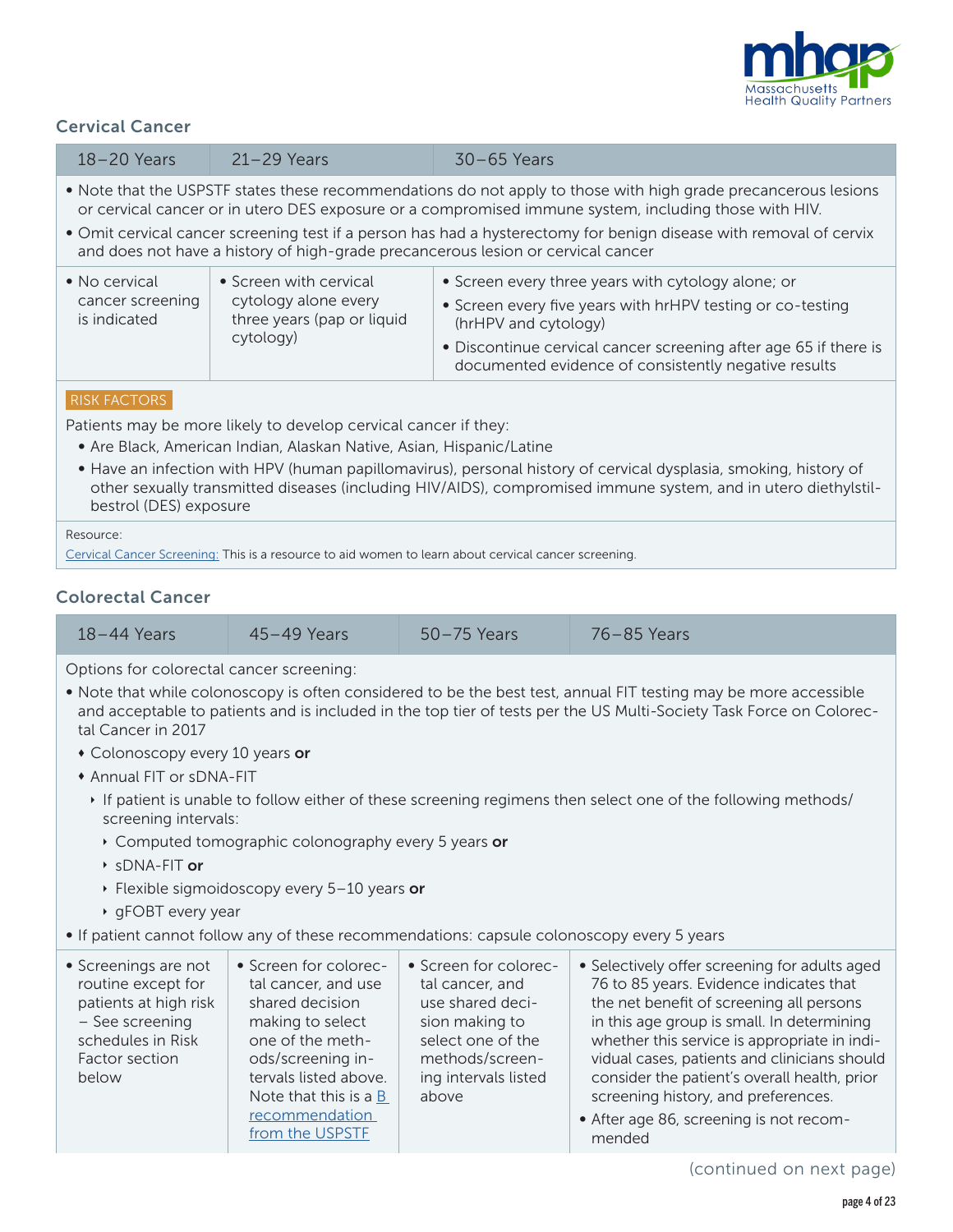

# Colorectal Cancer (continued)

# RISK FACTORS

Patients may be more likely to develop colorectal cancer if they:

- Are Black, American Indian, Alaskan Native, Ashkenazi Jewish
- Have one first degree relative with colorectal cancer or advanced adenoma diagnosed before age 60 or patients with two first degree relatives with colorectal cancer or advanced adenoma at any age. If patients have these risk factors, they should begin screening at ten years less than age at diagnosis of 1st degree relative or at age 40, whichever is earlier, repeating every 5 years.
- Have one first degree relative with colorectal cancer, advanced adenoma or advanced serrated lesion over age 60. If patients have these risk factors, they should begin screening at age 40, with intervals same as average risk patients

#### Resources:

[Colorectal Cancer: Catching it Early:](https://www.cancer.org/content/dam/cancer-org/online-documents/en/pdf/infographics/colorectal-cancer-catching-it-early-infographic-print.pdf) This guide helps patients understand who may be at higher risk for colorectal cancer, and determine the types of screening that may be the best for them.

[Guide to Colorectal Cancer Screening](https://fightcolorectalcancer.org/wp-content/uploads/2019/11/Screening_MiniMag_2019_WEB.pdf): This guide is designed to inform patients of the types of screening tests that are available for colorectal cancer.

[ePrognosis Colorectal Cancer Screening Survey](http://cancerscreening.eprognosis.org/screening/): This screening calculator is intended for clinicians to use as a rough guide to determine possible mortality outcomes.

[Clinician's Reference: Stool-Based Tests for Colorectal Cancer Screening](http://nccrt.org/wp-content/uploads/dlm_uploads/IssueBrief_FOBT_CliniciansRef-09282019.pdf): This is a clinician's reference guide for information about using stoolbased tests for screening in average risk patients.

# Lung Cancer

#### 50-80 Years

- Counsel current smokers to stop smoking and counsel that lung cancer screening does not replace the need to quit smoking
- Use shared decision making to discuss the risks and benefits of low dose computed tomography (LDCT) screenings for patients meeting the following criteria:
	- 2[0 pack-year smoking history](https://www.cancer.gov/publications/dictionaries/cancer-terms/def/306510?cdrid=306510) and
	- either currently smoke or have quit within the past 15 years
- If the decision is made to pursue screening, screen annually at a facility equipped to perform screening and evaluate results
- Screening should be discontinued once a person has not smoked for 15 years or develops a health problem that substantially limits life expectancy or the ability or willingness to have curative lung surgery

#### RISK FACTORS

Patients may be more likely to develop lung cancer if they:

- Are Black
- Are current smokers or have smoked within the past 15 years or have been exposed to other chemicals including radon, asbestos, diesel fumes
- Have a personal history of specific other cancers: small cell lung cancer, lymphoma including Hodgkin's, tobacco associated cancers like bladder and head and neck, cancers that required radiation treatment to the chest
- Have a history of COPD or pulmonary fibrosis
- Have a family history of lung cancer

#### Resources:

[Is Lung Cancer Screening Right for Me?](https://www.lung.org/lung-health-diseases/lung-disease-lookup/lung-cancer/saved-by-the-scan/resources/is-lung-cancer-screening-right) ([Spanish\)](https://www.lung.org/espanol/salvado-por-una-imagen): This article answers many frequently asked questions about lung cancer screenings, and helps patients determine if screening is right for them.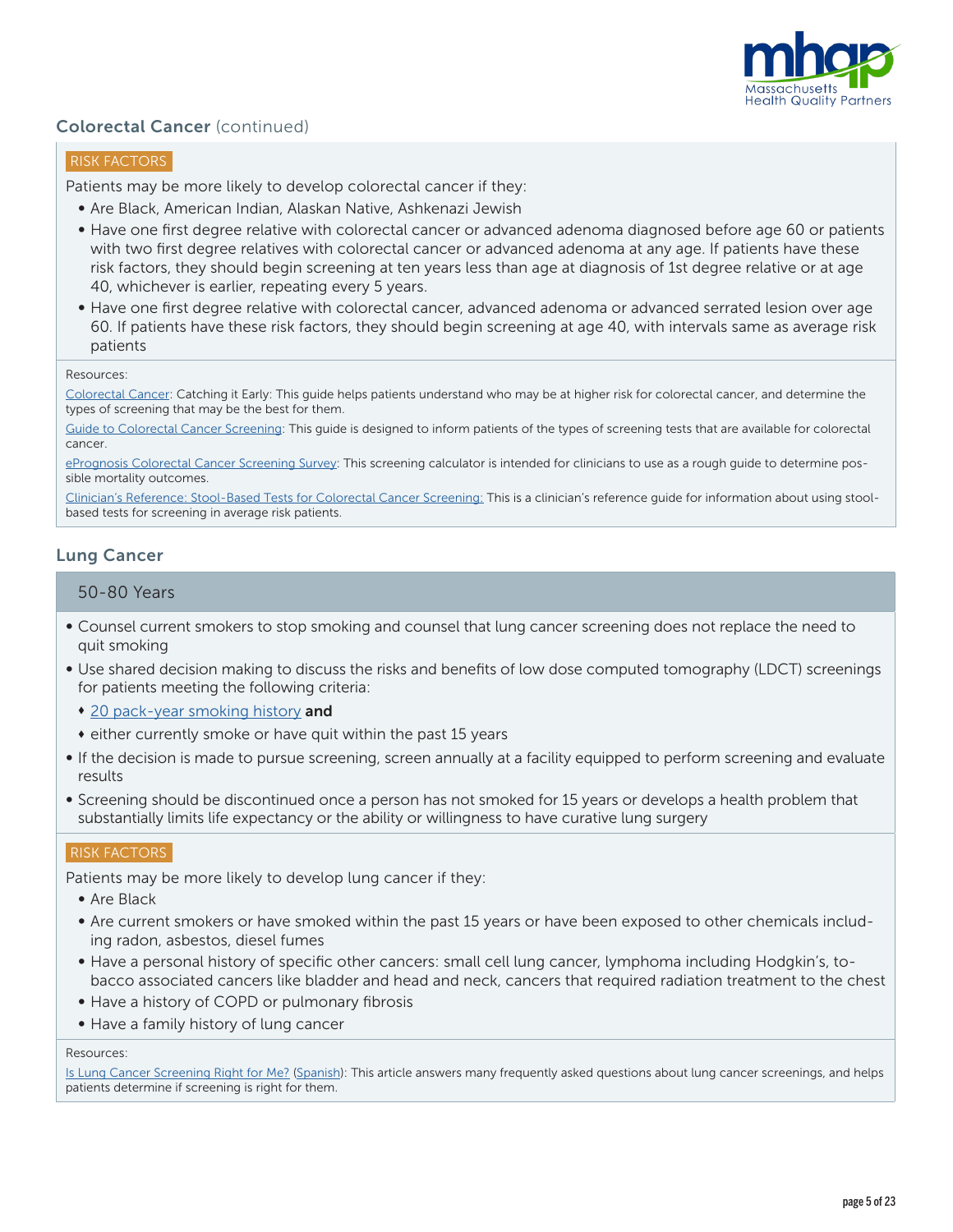

# Prostate Cancer

| $18 - 54$ Years                                                                                                                                                                                                                                                                                                                                                                                      | $55 - 69$ Years                                                                                                                                                                                                                                                                                                                                                                                                                                                                                                                                             | 70+ Years                                                                                |
|------------------------------------------------------------------------------------------------------------------------------------------------------------------------------------------------------------------------------------------------------------------------------------------------------------------------------------------------------------------------------------------------------|-------------------------------------------------------------------------------------------------------------------------------------------------------------------------------------------------------------------------------------------------------------------------------------------------------------------------------------------------------------------------------------------------------------------------------------------------------------------------------------------------------------------------------------------------------------|------------------------------------------------------------------------------------------|
| • For high-risk patients only, use<br>shared decision making to dis-<br>cuss prostate specific antigen<br>(PSA) screening. High-risk patients<br>should be provided with the same<br>screening education and options<br>as patients age 55-69, but consid-<br>er initiating discussion of screening<br>at age 40 to 45 years with men<br>at higher risk for prostate cancer,<br>including Black men. | • Screening for prostate cancer with PSA test should not<br>be performed or offered routinely without shared deci-<br>sion making, including a clear explanation and under-<br>standing of the benefits and harms<br>• Only offer PSA screening for patients who express a<br>clear preference for screening after shared decision<br>making and who have a life expectancy of >10 years<br>• For patients who have chosen PSA screening, screen<br>every 2 years. PSA screening is not recommended for<br>patients with a life expectancy of $<$ 10 years. | • PSA screening<br>and routine<br>discussion of<br>screening are<br>not recom-<br>mended |
|                                                                                                                                                                                                                                                                                                                                                                                                      |                                                                                                                                                                                                                                                                                                                                                                                                                                                                                                                                                             |                                                                                          |

# RISK FACTORS

Patients may be more likely to develop prostate cancer if they:

- Are Black
- Have a first degree relative (parent, sibling) diagnosed with prostate cancer before the age of 65

#### Resources[:](https://www.cancer.org/health-care-professionals/american-cancer-society-prevention-early-detection-guidelines/breast-cancer-screening-guidelines.html)

[Massachusetts Prostate Cancer Screening Guideline Panel:](https://www.umassmed.edu/globalassets/family-medicine-and-community-health/roger-mhqp/clinical-practice-guideline-final-june-2013-final-corrected-links.pdf) This resource for clinicians is to help make an informed decision on how to recommend a patient for prostate cancer screening.

[Prostate Cancer Screening: Should I Have a PSA Test?](https://www.uofmhealth.org/health-library/aa38144): This shared decision making tool is meant for men in their 50s and 60s to make an informed decision if they should be getting screened for prostate cancer using a PSA test.

[Is Prostate Cancer Screening Right for You](https://www.uspreventiveservicestaskforce.org/Home/GetFileByToken/HV9RGq3wLyh6PyK4oxVtde): This tool helps men ages 55-69 understand the risks and benefits of prostate cancer screening.

# Skin Cancer

#### 18+ Years

- Inspect skin for abnormalities when performing physical exam
- Educate at-risk patients about skin cancer, including using the [ABCDE guidelines](https://www.cdc.gov/cancer/skin/basic_info/symptoms.htm) to check moles
- Counsel to limit exposure to the sun (especially between 10 A.M. and 4 P.M.), to fully cover skin with clothing and hats, and to use sun block (SPF 15 or greater), especially those over 24 with fair skin types
- Discourage use of indoor tanning

#### RISK FACTORS

Patients may be more likely to develop skin cancer if they:

- Are 65 years of age or older
- Are White, or Hispanic/Latine
- Have a family or personal history of skin cancer
- Have a personal history of repeated sunburns early in life or chronic exposure to the sun
- Have certain characteristics to their skin, such as a large number of moles, fair skin, or sun sensitivity

#### Resources[:](https://www.cancer.org/health-care-professionals/american-cancer-society-prevention-early-detection-guidelines/breast-cancer-screening-guidelines.html)

[Skin Cancer in People of Color](https://www.aad.org/public/diseases/skin-cancer/types/common/melanoma/skin-color): This guide helps patients of color understand their skin cancer risk, and how to conduct self-exams. [Skin Cancer in People of Color Image Gallery - American Society for Dermatologic Surgery](https://www.asds.net/skin-experts/skin-cancer/skin-cancer-in-people-of-color/skin-cancer-photo-gallery): This image gallery gives clinicians examples of what skin cancer looks like on people of color.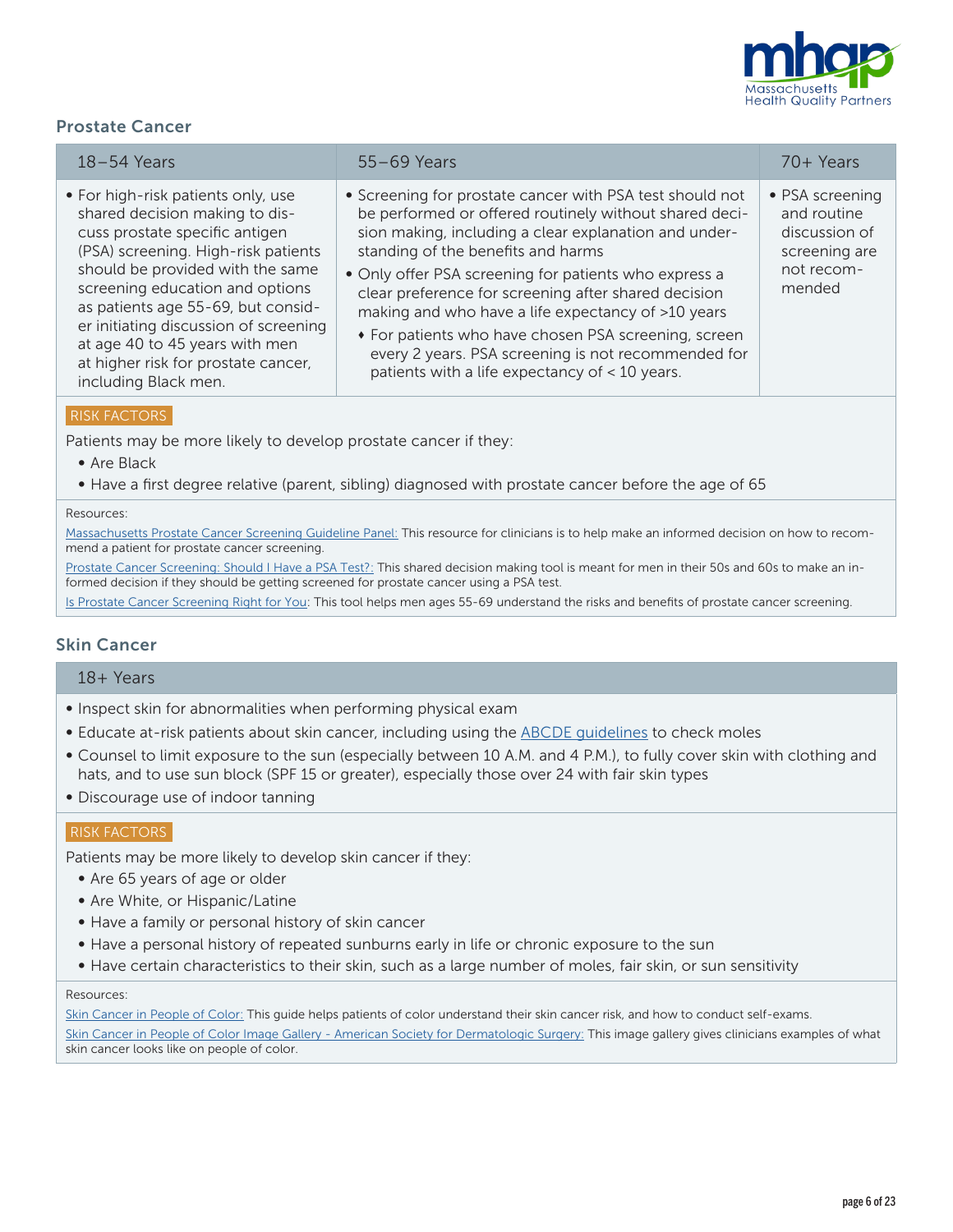

# General Screening, Counseling, and Guidance

Cardiovascular Health (incl. screening for hypertension, lipid disorder/high cholesterol, and abdominal aortic aneurysm)

# 18+ Years

- Review and assess known cardiovascular risks, and counsel on mitigating any risks. See sections on diet and nutrition, obesity and overweight, and physical activity for additional counseling and guidance.
- Consider using [ASCVD Risk Estimator Plus](https://tools.acc.org/ascvd-risk-estimator-plus/#!/calculate/estimate/) to evaluate 30 year or lifetime risk in patients with low risk aged 18-39
- Use a risk estimator for patients aged 20-79. Consider using the [ASCVD Risk Estimator Plus.](https://tools.acc.org/ascvd-risk-estimator-plus/#!/calculate/estimate/) Note that no risk estimator perfectly predicts ASCVD risk. Other tools available include: [Framingham CVD risk score,](https://www.mdcalc.com/framingham-risk-score-hard-coronary-heart-disease) [Reynolds risk](http://www.reynoldsriskscore.org/)  [score](http://www.reynoldsriskscore.org/), and **QRISK/[JBS3](http://www.jbs3risk.com/)** tools.
- Consider CAC scoring in patients with borderline to intermediate risk
- Screen for lipid disorder (high cholesterol) with either a non-fasting total cholesterol and HDL or a fasting lipid profile. Using a non-fasting lipid profile may result in needing a follow-up fasting lipid profile. Recommend follow-up fasting lipoprotein profile if total cholesterol is >200 mg/dl or HDL is <40 mg/dl.
- Consider [statin use](https://www.acc.org/latest-in-cardiology/ten-points-to-remember/2019/03/07/16/00/2019-acc-aha-guideline-on-primary-prevention-gl-prevention) in patients without CV disease aged 40-75 who have at least one risk factor for CVD and a 10 year risk of developing CVD of 10% or higher based on ACC/AHA Pooled Cohort Equation (USPSTF B recommendation)
- Consider [statin use](https://www.acc.org/latest-in-cardiology/ten-points-to-remember/2019/03/07/16/00/2019-acc-aha-guideline-on-primary-prevention-gl-prevention) in similar patients whose risk is 7.5% or higher based on ACC/AHA Pooled Cohort Equation (USPTF C Recommendation)
- Check blood pressure at every medical encounter
- Perform blood pressure screening for hypertension
	- Screen for hypertension every year in adults 40 years or older and in adults at increased risk for hypertension (such as Black persons, persons with high-normal blood pressure, or persons who are overweight or obese)
	- \* Screen less frequently (ie, every 3-5 years) as appropriate for adults aged 18 to 39 years not at increased risk for hypertension and with a prior normal blood pressure reading
	- Offer ambulatory blood pressure measurements for those who have high blood pressure readings in the office
- Screen for abdominal aortic aneurysm once in males aged 65–75 who have *ever* smoked, and consider using shared decision making for others at risk
- Using shared decision making, consider low dose aspirin for adults aged 50 59 who have a 10% or greater 10 year risk of CVD, are not at risk for bleeding, have a life expectancy of 10 years or more and are willing to continue taking it for 10 years
- Use shared decision making for adults with the same profile aged 60 and older
- Offer or refer adults with cardiovascular disease risk factors to behavioral counseling interventions to promote a healthy diet and physical activity

# RISK FACTORS

Patients may be more likely to develop cardiovascular disease if they:

- Are older adults. Risk of developing cardiovascular disease increases with age. Incidence for CVD is 40% from ages 40-59, 75% from ages 60-79, and over 80% for those 80 years and older.
- Were born male
- Have a family history of premature heart disease
- Have a personal history of smoking, diabetes, hypertension, hyperlipidemia, low HDL, obesity over 30, or preeclampsia
- Come from a low socioeconomic background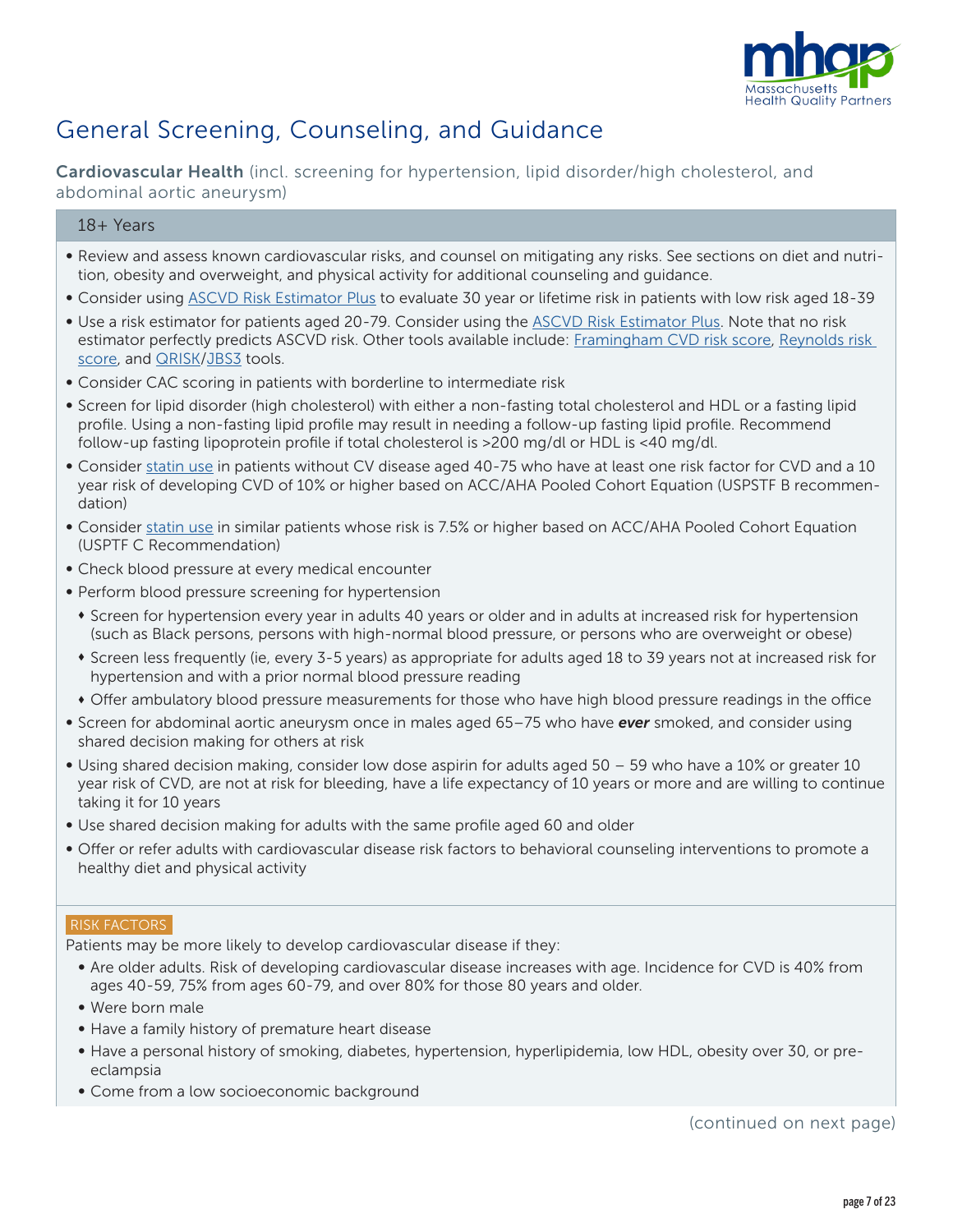

# **Cardiovascular Health (continued)**

# RISK FACTORS (continued)

Patients may be more likely to develop abdominal aortic aneurysm if they:

- Are age 65 years and older
- Are White
- Were born male
- Have a family history of abdominal aortic aneurysm, coronary artery disease, peripheral vascular disease, and/or hypertension
- Regularly use tobacco

#### Resources:

[ACC/AHA Pooled Cohort Equations:](https://tools.acc.org/ASCVD-Risk-Estimator-Plus/#!/calculate/estimate/) This calculator is intended for clinician use to help understand the 10-year risk of ASCVD in patients.

[Aspirin Guide:](http://www.aspiringuide.com/nav/1) The Aspirin-Guide app from researchers at Brigham and Women's Hospital, Harvard Medical School, helps clinicians decide which patients are candidates for the use of low-dose aspirin (75 to 81 mg/d) in the primary prevention of atherosclerotic cardiovascular disease (AS-CVD) by balancing the ASCVD benefits against the risk of harm due to gastrointestinal (GI) or other bleeding.

[2019 ACC/AHA Guideline on the Primary Prevention of Cardiovascular Disease](https://www.acc.org/latest-in-cardiology/ten-points-to-remember/2019/03/07/16/00/2019-acc-aha-guideline-on-primary-prevention-gl-prevention): This guide is for clinicians to understand how to assess and estimate the risk of CVD in patients.

[Statin Choice Decision Aid](https://statindecisionaid.mayoclinic.org/): This calculator is for patients, with aid from their clinicians, to understand how to use statins to reduce likelihood of heart attacks.

Note: If you use an application for risk calculation, make sure it is based on the ACC/AHA Pooled Cohort Equation.

# Diabetes (Type-2) and Pre-Diabetes

#### 18+ Years

- Counsel on the benefits of physical activity and a healthy diet. See sections on diet and nutrition and physical activity for further guidance.
- Screen for prediabetes and type 2 diabetes in adults aged 35 to 70 years who have overweight or obesity. Offer or refer patients with prediabetes to effective preventive interventions.
- Consider screening Asian patients with overweight or obesity starting at a BMI of 23
- Consider screening in adults younger than 35 who have overweight and obesity and belong to a higher risk group
- Consider screening the general population every 3 years beginning at age 45 with fasting blood sugar, 2-hour oral glucose tolerance, or HbA1C test. If test results in diagnosis of pre-diabetes, recommend screening again in 6 months to 1 year, and counsel or refer for counseling on diet and lifestyle changes to prevent the onset of Type-2 diabetes.
- Consider the [CDC training program](https://www.cdc.gov/healthyweight/index.html) recommendation for diabetic and pre-diabetic patients
- Emphasize that lifestyle changes that result in lower weight and increased physical activity are critical in managing Type-2 diabetes and pre-diabetes, including the potential for remission
- Refer for consideration of [metabolic surgery](https://diabetesjournals.org/clinical/article/37/1/11/32671/Standards-of-Medical-Care-in-Diabetes-2019) if BMI is ≥40 (≥37.5 in Asian Americans)
- Refer for consideration of [metabolic surgery](https://diabetesjournals.org/clinical/article/37/1/11/32671/Standards-of-Medical-Care-in-Diabetes-2019) if BMI is 35-39.9 (32.5-37.4 in Asian Americans) who do not achieve durable weight loss and improvement in comorbidities (including hyperglycemia) with reasonable nonsurgical methods

#### RISK FACTORS

Patients may be more likely to develop diabetes if they:

- Are ages 45 years and older
- Are Black, Alaskan Native, American Indian, Asian, Native Hawaiian, Pacific Islander, or Hispanic/Latine
- Were born a male
- Have a first degree relative with diabetes
- Have a personal history of being overweight/obese, high blood pressure (above 135/80mmHg), vascular disease, elevated cholesterol/lipid levels, gestational diabetes or birth of a baby >9 lbs, impaired glucose tolerance, and/ or polycystic ovary syndrome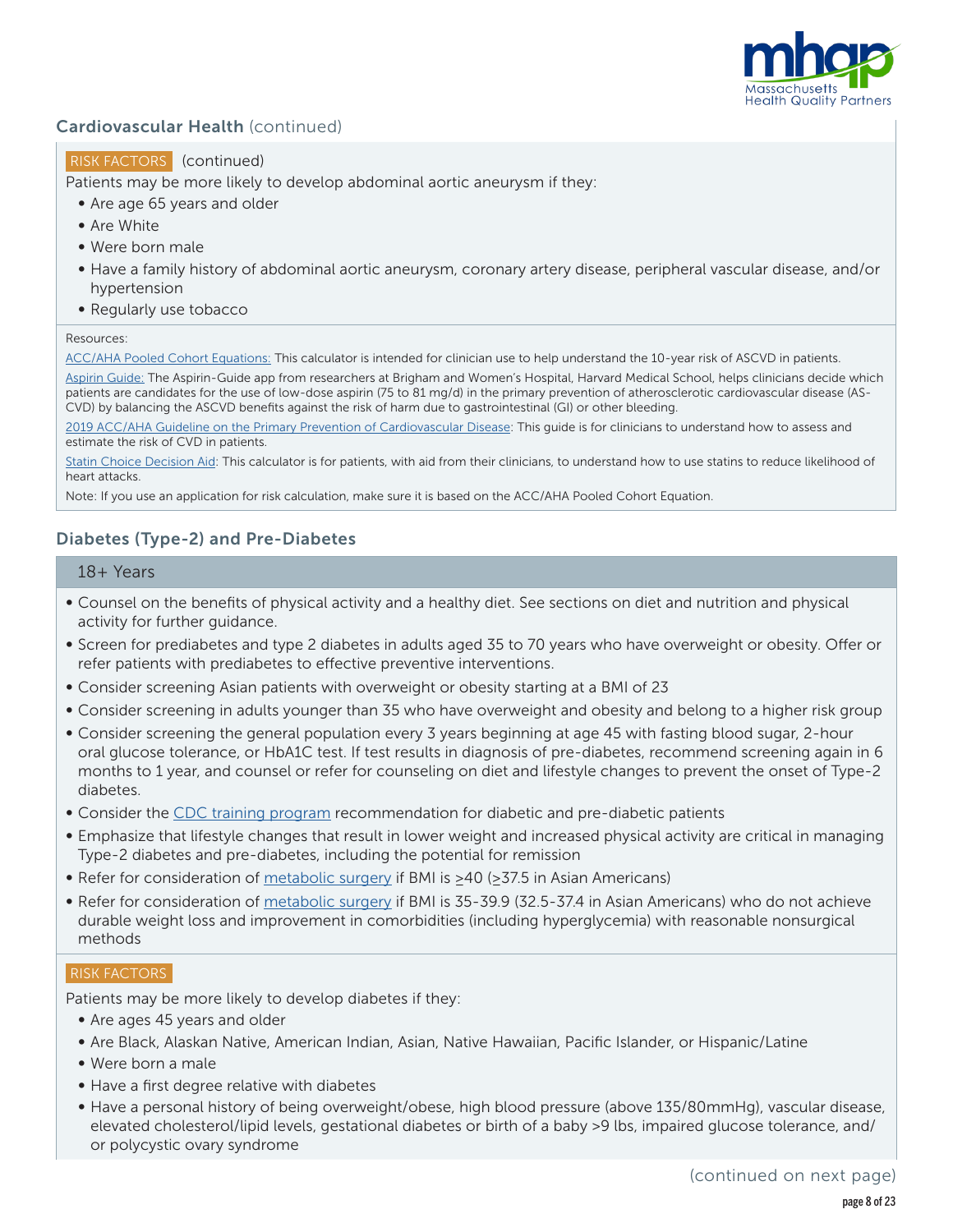

# Diabetes (Type-2) and Pre-Diabetes (continued)

#### Resources:

[CDC: Diabetes Prevention Recognition Program:](https://www.cdc.gov/diabetes/prevention/pdf/dprp-standards.pdf) The DPRP provides information to people at high risk for type 2 diabetes, their health care providers, and payers about the location and performance of organizations offering the National DPP lifestyle change program (National DPP LCP) through various delivery modes (in-person, online, distance learning, and combination).

# Obesity and Overweight

## 18–65 Years

- Counsel on the benefits of physical activity and a healthy diet to maintain an appropriate weight for height. See sections on diet and nutrition and physical activity for further guidance.
- Screen for obesity at every periodic health evaluation visit using the CDC's growth and BMI charts as a guide
	- Note that the BMI should be used in conjunction with other clinical assessments before making a diagnosis of obesity and overweight. The correlation between BMI and percentage body fat is fairly strong; however, two people with the same BMI may have different percentages of body fat based on differences in skeletal and muscle mass.
	- $*$  In general:
		- } Females tend to have more body fat than males
		- } Black people have less body fat than Whites, and Asians have more body fat than Whites
		- } Older people, on average, tend to have more body fat than younger people
		- } Athletes have less body fat than non-athletes
- Offer more focused evaluation and intensive counseling for obese adults (BMI ≥ 30), or overweight adults (BMI ≥25) with co-morbidities, to promote sustained weight loss. The USPSTF recommends that clinicians offer or refer patients with a BMI > 30 to intensive, multicomponent behavioral interventions.
- Consider the [CDC training program](https://www.cdc.gov/healthyweight/index.html) recommendation for diabetic and pre-diabetic patients. See diabetes section for diabetes-specific recommendations.

#### RISK FACTORS

Patients may be more likely to be obese/overweight if they:

- Are Black, American Indian, Alaskan Native, or Hispanic/Latine
- Are living in areas with low accessibility to healthy, affordable, and culturally appropriate food
- Come from a low socioeconomic background

# Physical Activity

| 18-65 Years                                                                                                                                                                                                                                                                                                                                                                                                                                                                                                                                                | $65+$ Years                                                                               |
|------------------------------------------------------------------------------------------------------------------------------------------------------------------------------------------------------------------------------------------------------------------------------------------------------------------------------------------------------------------------------------------------------------------------------------------------------------------------------------------------------------------------------------------------------------|-------------------------------------------------------------------------------------------|
| • Ask about access to safe, affordable, and accessible physical activity options<br>• Counsel on the importance of regular physical activity including aerobic,<br>strength, and flexibility training<br>• Advise that the CDC recommends 150 minutes of moderate-intensity or 75<br>minutes of vigorous-intensity aerobic activity/week, and muscle-strengthen-<br>ing activities 2 days/week<br>• Advise that any increase in physical activity can be beneficial in chronic dis-<br>ease prevention, even if not to the level of the CDC recommendation | • Emphasize the importance of<br>balance training for older adults<br>at risk for falling |
|                                                                                                                                                                                                                                                                                                                                                                                                                                                                                                                                                            |                                                                                           |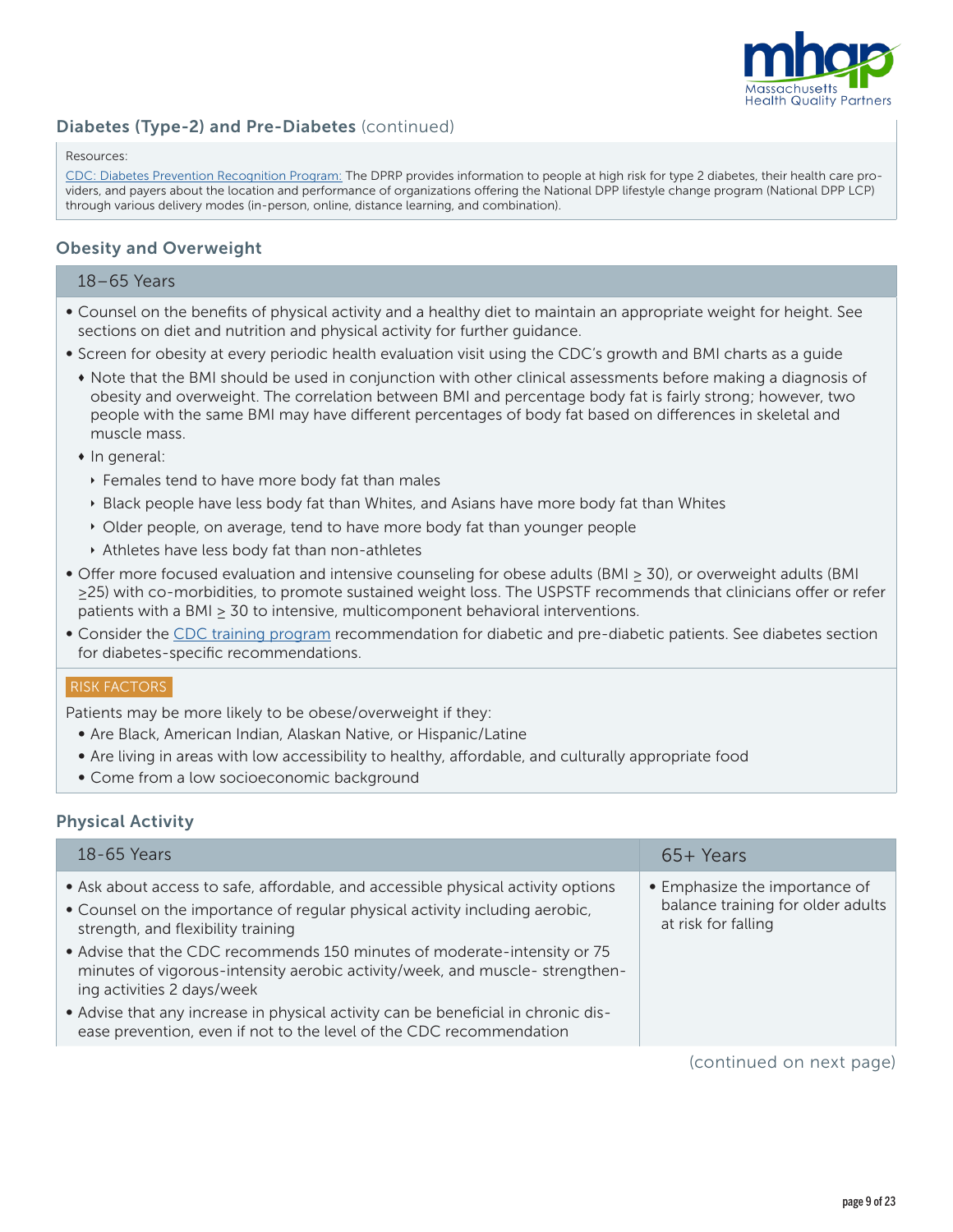

# **Physical Activity (continued)**

# RISK FACTORS

Patients may be more likely to be physically inactive if they:

- Are Black or Hispanic/Latine
- Identify as a woman
- Live in areas that lack safe and walkable neighborhoods, or low access to physical activity options or equipment
- Have a sedentary occupation or time limitations
- Come from a low socioeconomic background

#### Resources:

[WalkBoston:](https://walkboston.org/) This webpage is for the organization WalkBoston, which advocates to make walking safer and easier in Massachusetts to encourage better health, a cleaner environment, and more vibrant communities.

[Physical Activity for Adults](https://www.cdc.gov/physicalactivity/basics/adults/index.htm): This guide helps patients understand the benefits of physical activity, and how to become more physically active. [Physical Activity for Older Adults](https://www.cdc.gov/physicalactivity/basics/adding-pa/activities-olderadults.htm): This guide helps seniors understand the benefits of physical activity, and how to become more physically active. [A Matter of Balance:](https://www.ethocare.org/healthy-aging-classes/a-matter-of-balance/) A Matter of Balance: Managing Concerns About Falls is a program designed to reduce the fear of falling and increase activity

levels among older adults.

# Diet and Nutrition

# 18+ Years

- Ask about access to healthy, affordable, and culturally appropriate food options
- Counsel on the importance of a healthy diet in the prevention of disease. A healthy diet:
	- Emphasizes fruits and vegetables, whole grains, low-fat dairy, lean proteins, nuts and legumes
	- $\bullet$  Limits red and processed meat, saturated and trans fats, refined carbohydrates, and food and beverages with added sugar
	- $\bullet$  Follows appropriate portion size
- Screen for eating disorders by asking about body image and dieting patterns

#### RISK FACTORS FOR POOR NUTRITION

Patients may be more likely to have poor nutrition if they:

- Are Black, Alaskan Native, American Indian, Asian, or Hispanic/Latine
- Are of low socioeconomic status
- Are living in areas with low accessibility to healthy, affordable, and culturally appropriate food

#### Resources:

[Choose My Plate:](https://www.choosemyplate.gov/start-simple-myplate) This webpage encourages use of the MyPlate app for patients to make better, healthier food choices.

[CDC: Healthy Weight](https://www.cdc.gov/healthyweight/index.html): This webpage helps patients understand how to use physical activity and nutritious meals to maintain a healthy weight. [SNAP](https://www.mass.gov/snap-benefits-formerly-food-stamps): This webpage helps determine who is eligible for SNAP and how to apply for the food assistance program.

[SNAP Benefits Healthy Incentives Program \(HIP\) for Clients:](https://www.mass.gov/service-details/massachusetts-healthy-incentives-program-hip) This webpage gives you information about the Healthy Incentives Program (HIP), which helps those who receive SNAP benefits to gain access to healthy food by finding HIP authorized farmers and vendors.

[Farmers Market Nutrition Program:](https://www.mass.gov/farmers-market-nutrition-program) This webpage provides information about the Farmers Market Nutrition program, which gives eligible seniors and WIC families coupons to buy fresh produce at farmers markets across the state.

[1Degree:](https://www.1degree.org/) One Degree is an interactive tool that helps you find free, life-improving resources related to food, health, housing, employment, and more near you.

[Commodity Supplemental Food Program: Find your local program:](https://www.fns.usda.gov/csfp/applicant-recipient) This webpage provides contact information for the commodity supplemental food programs in every state.

[Find Meals when Schools are Closed](https://www.fns.usda.gov/meals4kids): This webpage provides information on where to find free meals for children when school is not in session. [Heart Healthy Recipes:](https://healthyeating.nhlbi.nih.gov/default.aspx?) This website provides hundreds of heart healthy recipes for breakfast, lunch, dinner, and dessert that are also tailored to different cultural groups.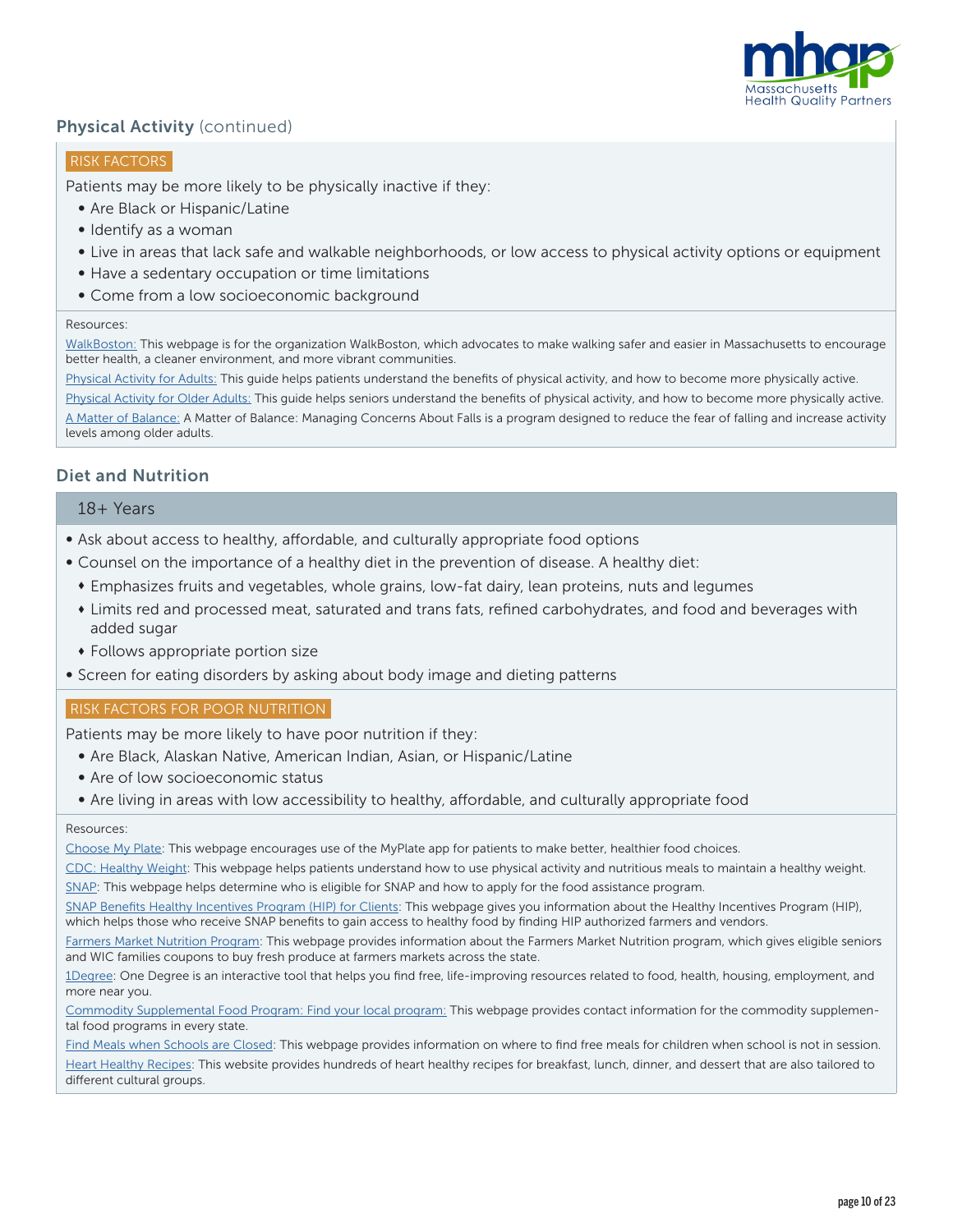

# Sexual Health and Identity

# 18+ Years

General counseling regarding safe and healthy sexual behaviors:

- Obtain sexual history and ask about involvement in sexual behaviors with sensitivity to sexual orientation and gender identity
- Counsel about responsible sexual behaviors, including definition of consent
- Discuss [contraception](https://www.cdc.gov/reproductivehealth/contraception/pdf/summary-chart-us-medical-eligibility-criteria_508tagged.pdf) with patients whose sexual practice might lead to pregnancy
- Ask about use/motivation/access to use contraceptive methods to prevent STIs and unintended pregnancy
- Consider preconception counseling
- Offer PrEP if appropriate

#### Resources[:](https://www.cancer.org/health-care-professionals/american-cancer-society-prevention-early-detection-guidelines/breast-cancer-screening-guidelines.html)

[Medical Eligibility Criteria for Contraceptive Use](https://www.cdc.gov/reproductivehealth/contraception/mmwr/mec/summary.html): This guide includes recommendations for using specific contraceptive methods by women and men who have certain characteristics or medical conditions.

[Sexual Consent:](https://www.plannedparenthood.org/learn/relationships/sexual-consent) This guide provides information on what consent is and how to provide it to a sexual partner.

[CDC: Sexual Violence is Preventable](https://www.cdc.gov/injury/features/sexual-violence/index.html): This guide provides information on what sexual violence is and ways and resources for those in need.

#### Sleep Habits

| $18 + Years$                                                                                                                 | $61 - 64$ Years                                | 65+ Years                                      |  |  |
|------------------------------------------------------------------------------------------------------------------------------|------------------------------------------------|------------------------------------------------|--|--|
| • Recommend consistent sleep and wake times throughout the week                                                              |                                                |                                                |  |  |
| . Discourage exposure to blue light (including LED bulbs and electronic screens) for at least one hour before sleep<br>onset |                                                |                                                |  |  |
| • Recommend regular exercise to help promote sleep                                                                           |                                                |                                                |  |  |
| • Discourage alcohol, caffeine, and large meals before sleep                                                                 |                                                |                                                |  |  |
| · Discourage excess alcohol consumption throughout the day                                                                   |                                                |                                                |  |  |
| • Recommend 7 or more<br>hours of sleep per night                                                                            | • Recommend 7 to 9 hours<br>of sleep per night | • Recommend 7 to 8 hours<br>of sleep per night |  |  |
| DICV EACTODC                                                                                                                 |                                                |                                                |  |  |

#### RISK FACTORS

Patients may be more likely to have poor sleep habits if they:

- Are Black, Hispanic/Latine
- Are living below the poverty line, have low educational attainment, working more than one job, shift workers, and/or unemployed
- Are living in a crowded home and/or living in a low-income neighborhood

#### Resources:

[Healthy Sleep Habits](https://sleepeducation.org/healthy-sleep/healthy-sleep-habits/): This guide gives information on how to establish healthy sleep habits to get a better night's sleep.

[Sleep Wellness](https://healthengagement.kaiserpermanente.org/wellness-topics/sleep/): This guide helps on how to establish better sleep hygiene.

[Harvard Health Letter: Blue light has a dark side](https://www.health.harvard.edu/staying-healthy/blue-light-has-a-dark-side): This article talks about the effects of blue light on sleep, and how you can protect yourself from blue light at night.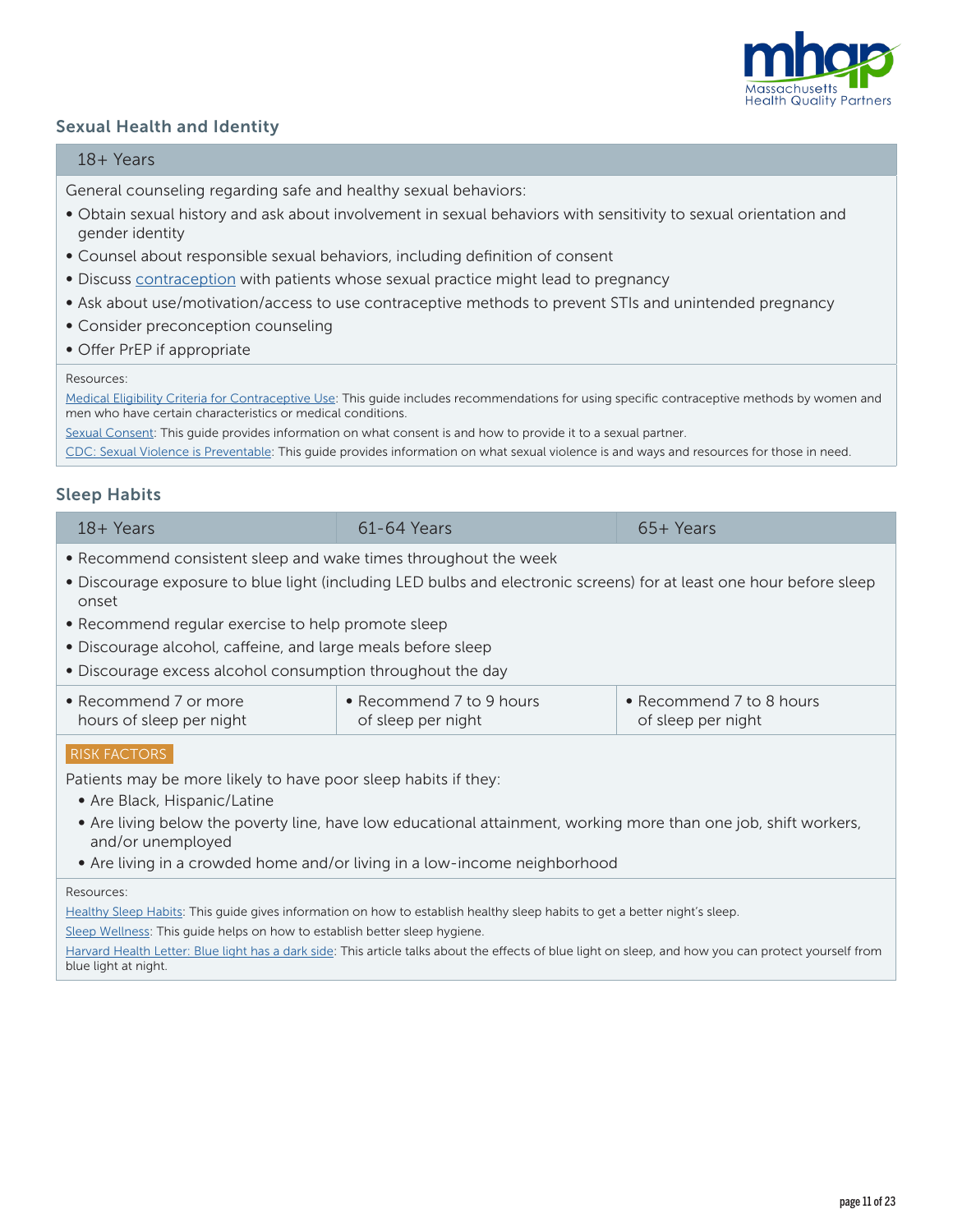

# Tobacco, Smoking, and Vaping

# 18+ Years

- Ask about tobacco, smoking, and vaping use at every visit
- Advise all tobacco and nicotine users to quit, especially people who are pregnant
- Assess readiness to quit
- Assist tobacco and nicotine users in quitting by providing behavioral interventions and US Food and Drug Administration (FDA)–approved pharmacotherapy for cessation to nonpregnant adults who use tobacco.
- Arrange follow-up
- Discuss lung illnesses associated with use of vaping products and urge people who vape to stop

#### RISK FACTORS

Patients may be more likely to use tobacco, smoke, or vape if they:

- Are younger than 65 years
- Are American Indian or Alaskan Native
- Identify as a man
- Are part of the LGBTQIA+ community

#### Resources:

[Massachusetts Tobacco Cessation Program \(MTCP\)](https://www.mass.gov/massachusetts-tobacco-cessation-and-prevention-program-mtcp): The MTCP is a statewide public health program focused on comprehensive approaches to reduce tobacco and nicotine use.

[5-A's Framework:](https://www.ahrq.gov/prevention/guidelines/tobacco/5steps.html) The 5-A's framework helps clinicians guide conversations with patients who use tobacco products to quit.

[How to Quit Smoking: CDC](https://www.cdc.gov/tobacco/campaign/tips/quit-smoking/index.html): This website gives resources to patients on how to quit using tobacco products.

[Smokefree.gov:](https://smokefree.gov/) This website provides tools and tips for how to begin thinking about quitting using tobacco products, and how to continue a patient's quit journey.

[HHS Million Hearts:](https://millionhearts.hhs.gov/tools-protocols/tools/tobacco-use.html) HHS Million Hearts which provides tools for clinicians, including a tobacco cessation change package and resources for patients on how they can quit smoking.

# Depression

# 18+ Years

- Screen for depression annually using the [PHQ-2](https://www.hiv.uw.edu/page/mental-health-screening/phq-2) or [PHQ-9](https://www.mdcalc.com/phq-9-patient-health-questionnaire-9) screening tools
- Recommend that the patient reach out to health plans for recommendations for resources to help manage depression

#### RISK FACTORS

Patients may be more likely to develop depression if they:

- Are young and middle aged adults
- Are Black or Hispanic/Latine
- Were born a female
- Identify as a woman
- Are part of the LGBTQIA+ community
- Are previously married
- Are living with chronic illnesses (e.g., cancer or cardiovascular disease)
- Have a family history of depression or other psychiatric disorders
- Have a personal history of depression or other psychiatric disorders, are in the postpartum period, have other chronic illnesses or medical issues, and/or substance abuse
- Have gone through recent stressful life events or traumatic experiences
- Are undereducated or unemployed

#### Resources:

[PHQ-9](https://www.mdcalc.com/phq-9-patient-health-questionnaire-9): This tool asks about the frequency of depressed mood and anhedonia over the past two weeks.

[PHQ-2](https://www.hiv.uw.edu/page/mental-health-screening/phq-2): This tool asks about the frequency of depressed mood and anhedonia over the past two weeks. The PHQ-2 includes the first two items of the PHQ-9.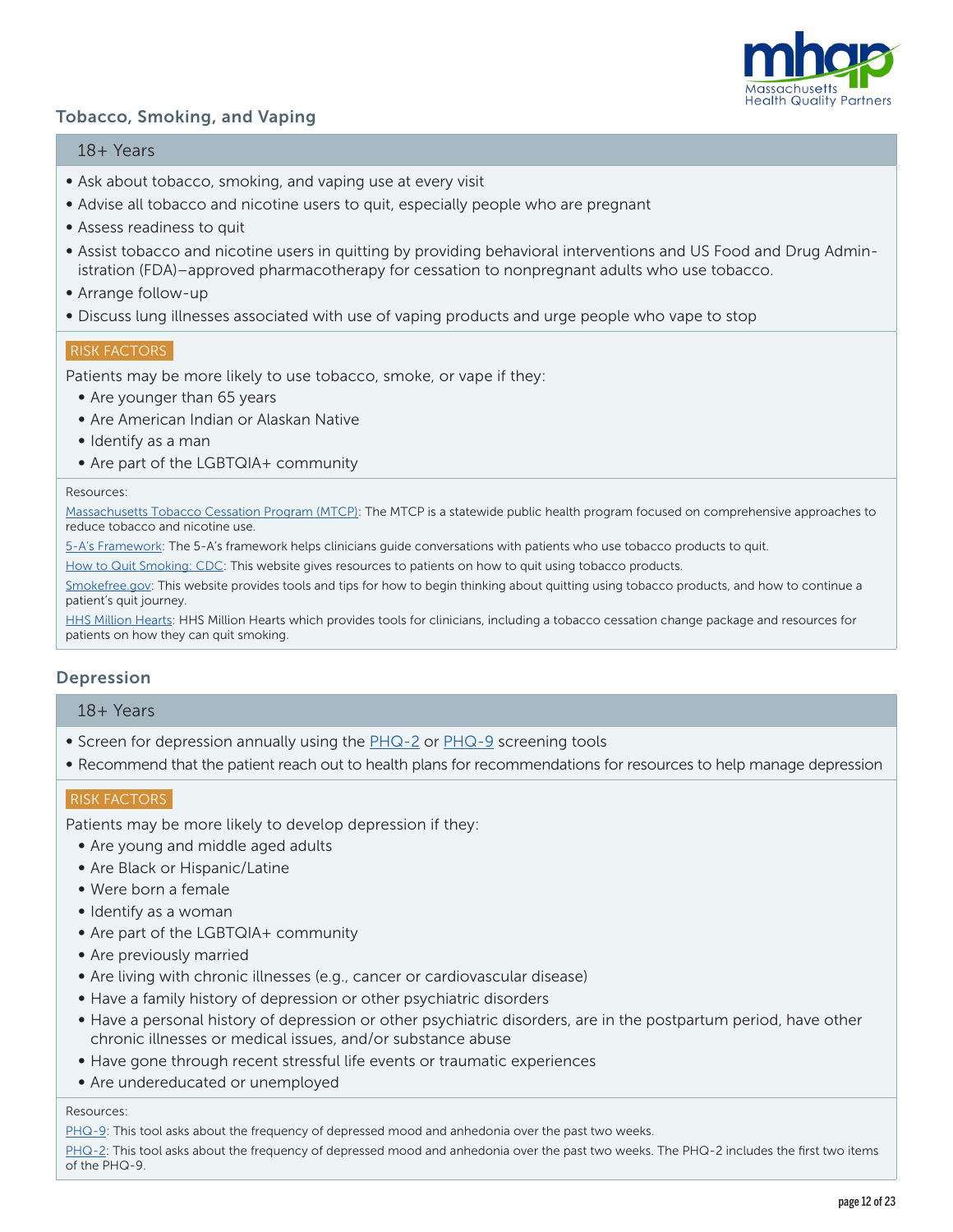

# Anxiety

#### 18+ Years

- Consider screening for anxiety based on risk factors and individual presentation using the GAD-7 or other validated screening tool
- Consider screening for other types of anxiety by asking these four questions:
	- 1. Have you had a spell or attack when you suddenly felt frightened, anxious or uneasy? (Panic Disorder)
	- 2. Have you been bothered by feeling nervous, anxious or on edge over the last 6 months? (Generalized Anxiety Disorder)
	- 3. Have you had a problem being anxious or uncomfortable around people? (Social Anxiety Disorder)
	- 4. Have you had recurrent dreams or nightmares of trauma or avoidance of trauma reminders? (Post Traumatic Stress Disorder)
- Recommend that the patient reach out to health plans for recommendations for resources to help manage anxiety

#### RISK FACTORS

Patients may be more likely to have anxiety if they:

- Are Black or White
- Were born a female
- Identify as a woman
- Are part of the LGBTQIA+ community
- Have a family history of anxiety or other psychiatric disorders
- Have a personal history of anxiety or other psychiatric disorders, and/or have other chronic illnesses or medical issues
- Have gone through recent stressful life events or traumatic experiences
- Are of low socioeconomic status

#### Resources:

[GAD-7](https://adaa.org/sites/default/files/GAD-7_Anxiety-updated_0.pdf): This screening tool is used to determine whether or not a patient may have an anxiety disorder that needs treatment.

[Brief Intervention for Anxiety in Primary Care Patients:](https://www.ncbi.nlm.nih.gov/pmc/articles/PMC2896069/) This paper provides a simple, easy to learn, unified approach to the diagnosis, care management and pharmacotherapy of the four most common anxiety disorders (panic, generalized, and social anxiety disorders, and PTSD) in primary care.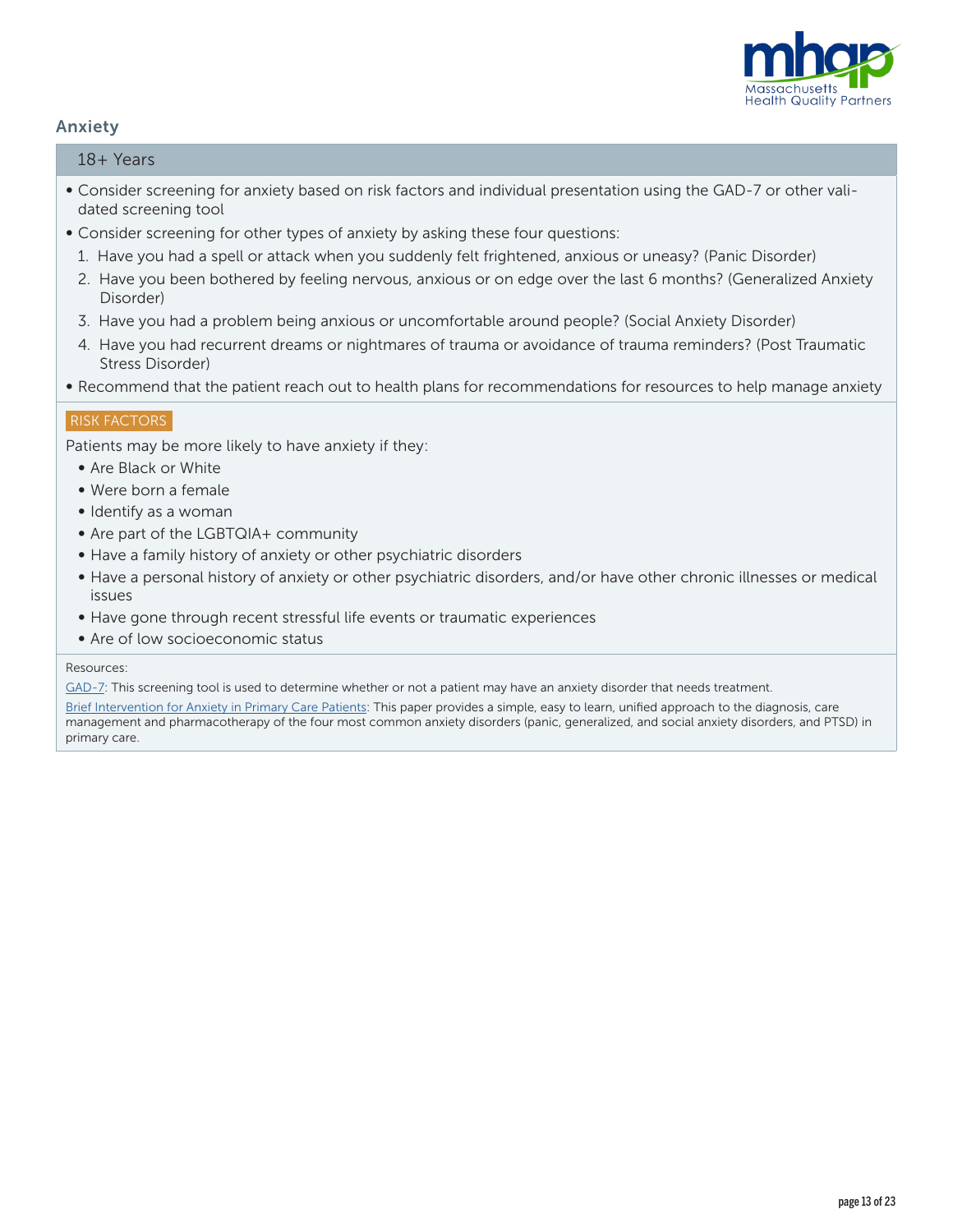

# Alcohol/Substance Misuse

#### 18+ Years

- Assess history of alcohol misuse and substance abuse, including marijuana/THC, prescription drugs, or over-thecounter drugs
	- <sup>t</sup> Brief questionnaires (e.g. [AUDIT](https://pubs.niaaa.nih.gov/publications/Audit.pdf), [NIDA Quick Screen\)](https://archives.drugabuse.gov/nmassist/) may help clinicians assess likelihood of alcohol dependence or abuse
- More in depth screening for people who admit to misuse of alcohol or other substances: [NIDA](https://www.drugabuse.gov/sites/default/files/pdf/nmassist.pdf), [ASSISTCounsel](https://www.who.int/substance_abuse/activities/assist_v3_english.pdf?ua%3D1&sa=D&ust=1605711253815000&usg=AOvVaw1zkEETPCD8ANpYXJVQVul6) about the effects of alcohol misuse and/or substance abuse
- Provide brief behavioral counseling to people engaged in or at risk of developing alcohol/substance abuse disorders
- Treat or refer for treatment if there is evidence of addiction
- Advise family and friends of persons with opioid use or misuse to obtain NARCAN for emergency use.
- Discuss lung illnesses associated with use of vaping products
- Recommend that prescription medications are stored in a secure place and that any unused prescription medication is properly disposed of
- Counsel not to drive when under the influence of alcohol/substances, or ride with someone who is under the influence
- Advise people who are pregnant to stop drinking alcohol and using harmful substances during pregnancy, and advise them of the harmful effects of substance use on fetal development
- Recommend that the patient reach out to health plans for recommendations for resources to help manage alcohol/substance misuse

#### RISK FACTORS

Patients may be more likely to abuse alcohol or substance abuse if they:

- Are ages 18-25
- Are White, American Indian, or Alaskan Native
- Were born a male
- Identify as a man
- Are part of the LGBTQIA+ community
- Have a family history of alcohol or substance abuse
- Have a personal history of mental health issues, and/or tobacco or alcohol dependence or binge drinking
- Have started using substances early on in life, and/or have used addictive substances like stimulants or opioids in the past
- Have a history of trauma, physical or sexual abuse, and/or childhood neglect

#### Resources:

[Massachusetts Substance Abuse Information and Education Helpline:](https://helplinema.org/) The Helpline is a statewide, public resource for finding substance use treatment, recovery, and problem gambling services.

[MA Prescription Dropbox Locations:](https://www.mass.gov/service-details/prescription-dropbox-locations) This webpage provides a list of prescription medication drop boxes around Massachusetts.

[SBIRT](http://www.masbirt.org/sites/www.masbirt.org/files/documents/toolkit.pdf): This toolkit was developed to assist Massachusetts healthcare providers and organizations in implementing regular Screening, Brief Intervention and Referral to Treatment (SBIRT) for unhealthy alcohol and drug use in clinics and practices.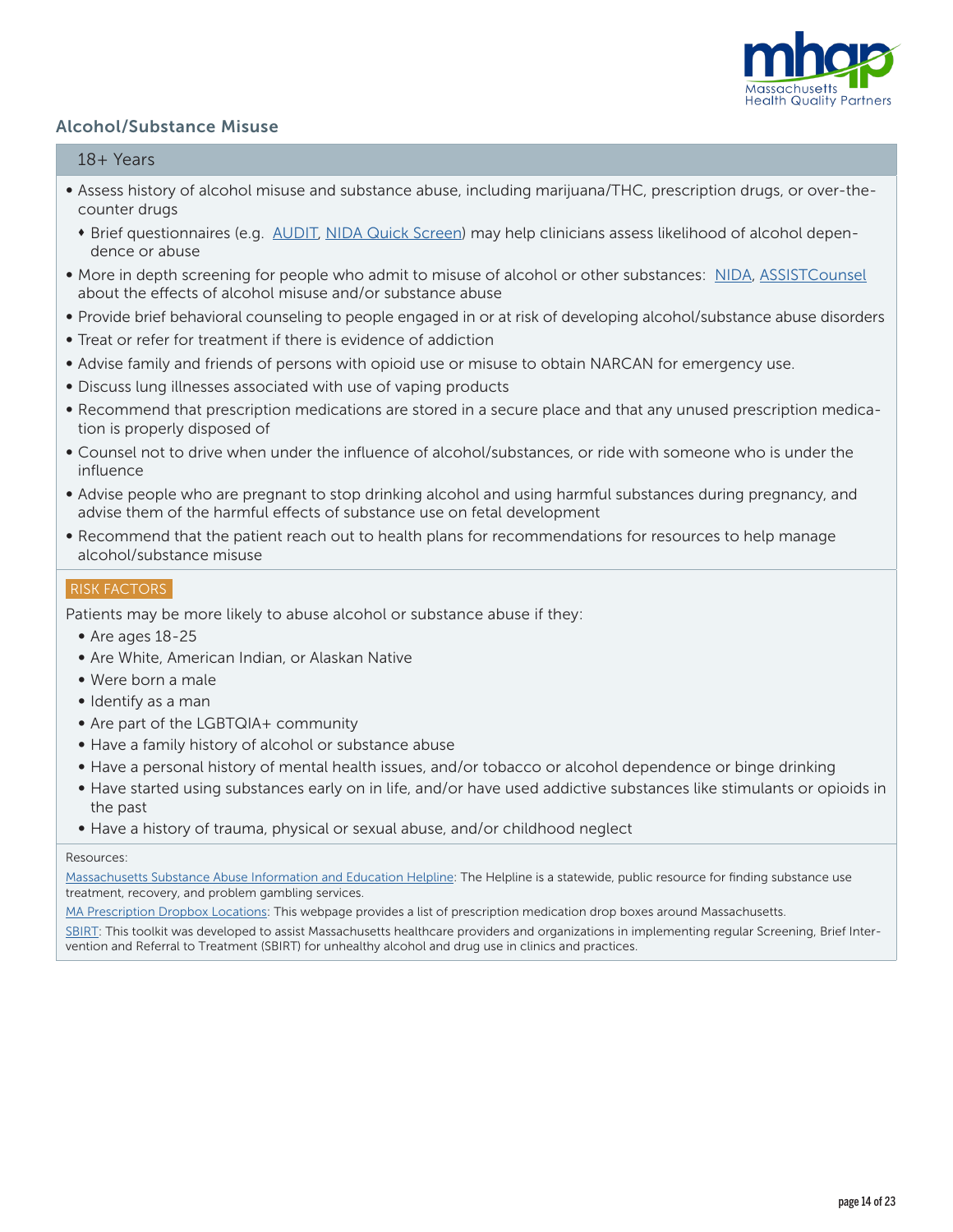

# Safety/Injury Prevention

#### 18+ Years

- Counsel about ways to prevent household and recreational injuries. For example:
	- Safe-keeping of prescription drugs or household chemicals
	- Motor-vehicle safety/seatbelt use
	- <sup>t</sup> Helmet and other protective gear for cycling, skateboarding, scootering, and motorcycles
	- Concussion and traumatic brain injury
	- Alcohol and substance use
	- $\bullet$  Carbon monoxide risks and detectors
	- Fall prevention measures in the elderly. For more information on fracture prevention refer to section on Osteoporosis.
- Advise about the dangers of firearms possession, particularly handguns, in the home. Recommend the removal of guns from the home or secure home storage with safety locks on.
- Advise to keep guns away from children, and discuss other ways to reduce accidental injury or death from guns

#### Resources:

[Fall Prevention Checklist](https://www.cdc.gov/HomeandRecreationalSafety/pubs/English/booklet_Eng_desktop-a.pdf): This resource helps you identify and implement safety measures in your home to prevent falls.

[A Matter of Balance:](https://www.ethocare.org/healthy-aging-classes/a-matter-of-balance/) This resource discusses how seniors can get involved with a program to reduce the fear of falling and increase activity level among older adults.

[CDC: Injury Prevention & Control](https://www.cdc.gov/injury/): The CDC's Injury Center provides resources on how to prevent violence and injury among at-risk communities. [Stopping Elderly Accidents, Deaths, & Injuries \(STEADI\): Fall Prevention](https://www.cdc.gov/steadi/index.html): This resource provides tips and resources for clinicians to help integrate fall prevention into routine clinical practice.

# Violence/Abuse in the Home

# 18+ Years

- Assess and screen for physical and behavioral signs of abuse and neglect
- Screen for intimate partner violence using the WAST-SF or HARK tools, with particular attention to those of childbearing age
- Consider asking the following questions:
	- Have you ever been hurt or threatened by your partner, or anyone else (e.g. ex-partner, other family member)?
	- \* Do you ever feel afraid, controlled, or isolated by your partner or anyone else?

#### RISK FACTORS

Patients may be more likely to face violence or abuse in the home if they:

- Are elderly
- Are Black, American Indian or Alaskan Native
- Were born a female
- Identify as a woman
- Are a bisexual or lesbian woman
- Are mentally or physically incapacitated or disabled, have a history of mental illness, and or are pregnant
- People who are socially isolated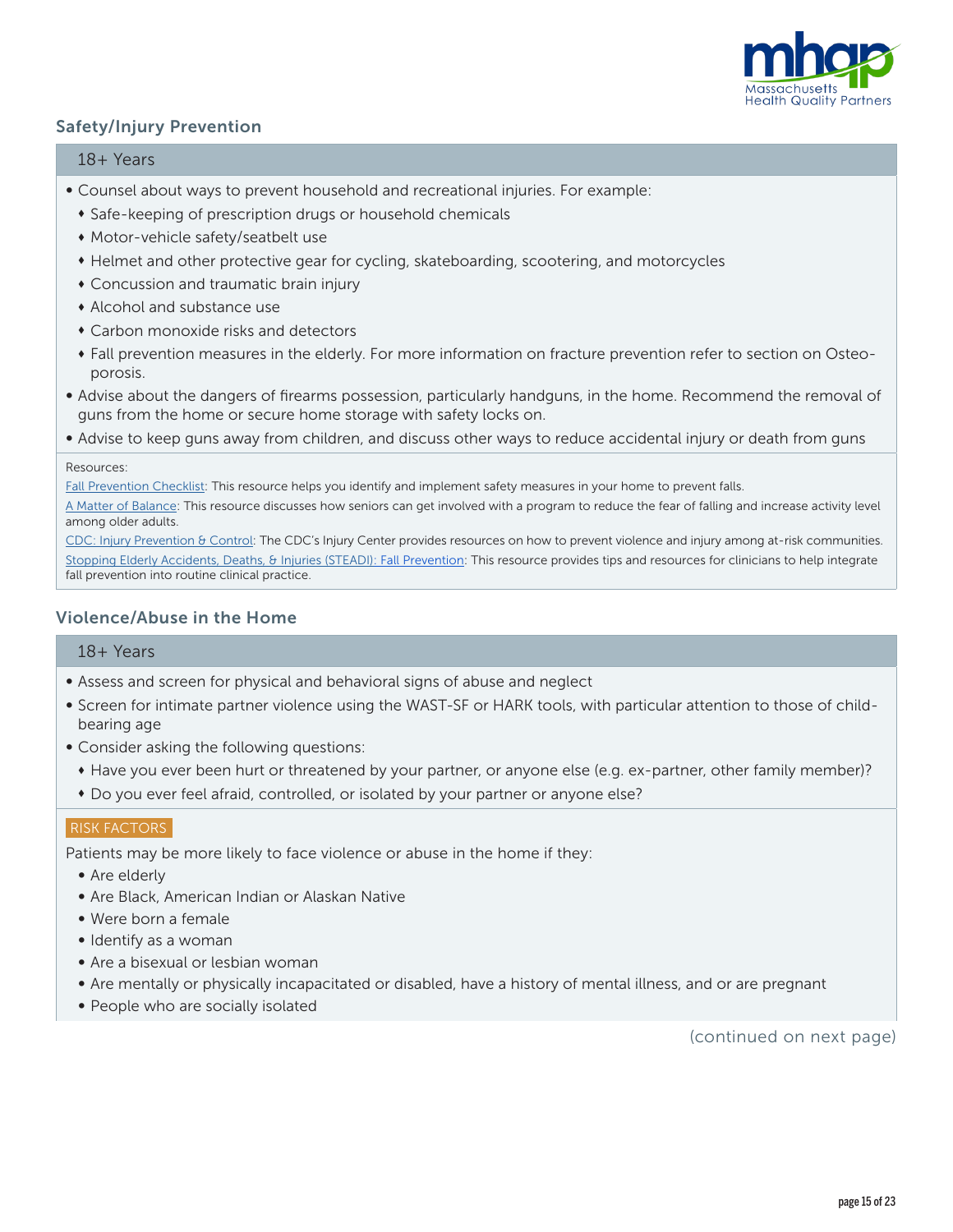

# Violence/Abuse in the Home (continued)

#### Resources:

[Understanding Intimate Partner Violence](https://www.cdc.gov/ViolencePrevention/intimatepartnerviolence/index.html): This resource provides information about the signs of intimate partner violence, and resources to prevent it.

[National Domestic Violence Hotline](https://www.thehotline.org/) — 1-800-799-SAFE: This webpage provides resources and support for those who may be facing domestic violence.

[HITS](https://www.cdc.gov/violenceprevention/pdf/ipv/ipvandsvscreening.pdf): This document is a compilation of existing tools for assessing intimate partner violence (IPV) and sexual violence (SV) victimization (defined below) in clinical/healthcare settings.

[HARK:](https://www.ncbi.nlm.nih.gov/pmc/articles/PMC2034562/table/T1/) The four HARK questions accurately identify women experiencing IPV in the past year and may help women disclose abuse in general practice.

[Forge Forward](https://forge-forward.org/resource/safety-planning-tool/): This lengthy, trans-specific safety planning tool covers: basic facts about intimate partner violence; safety planning; groundwork; staying safe at home; emergency safety bag; financial planning; safe havens; safety in your new place; safety on the job and in public; orders of protection; protecting children and pets; and emotional support.

# **Sensory Screening** (Hearing and Vision Assessment)

#### 18+ Years

- Ask about hearing and vision impairment, and counsel or refer for further diagnosis around any issues
- Recommend eye exam at the following intervals:
	- $*$  40-54: 2-4 years
	- $* 55-64: 1-3$  years
	- $\bullet$  65+: 1-2 years

Consider Glaucoma screening with a dilated eye exam every two years for:

- Black individuals ages 40 and over
- All individuals ages 60 and over

#### RISK FACTORS

Patients are more likely to develop vision loss if they:

- Are Black, or Hispanic/Latine
- Have a family history of vision loss

#### Resource:

[Massachusetts Commission for the Deaf & Hard of Hearing:](https://www.mass.gov/orgs/massachusetts-commission-for-the-deaf-and-hard-of-hearing) MCDHH provides accessible communication, education, and advocacy to consumers and private and public entities so that programs, services, and opportunities throughout Massachusetts are fully accessible to persons who are deaf and hard of hearing.

# End of Life Planning

#### 18+ Years

• Discuss establishing advance directives for medical and end-of-life decisions, including a living will, designation of a proxy with durable power-of-attorney, or a medical directive established with a physician

Resources:

[Making Decisions with Families at the End of Life](https://www.aafp.org/afp/2004/0815/p719.html): This resource helps clinicians on how to have fruitful and informative discussions with families during the end of life.

[IHI: The Conversation Project:](https://theconversationproject.org/) The Conversation Project has toolkits to help patients talk about their wishes for care through the end of life, so those wishes can be understood and respected.

[PREPARE for your Care:](https://prepareforyourcare.org/en/welcome) This toolkit assists patients with how to talk to their doctors, and how to make medical decisions for themselves and others.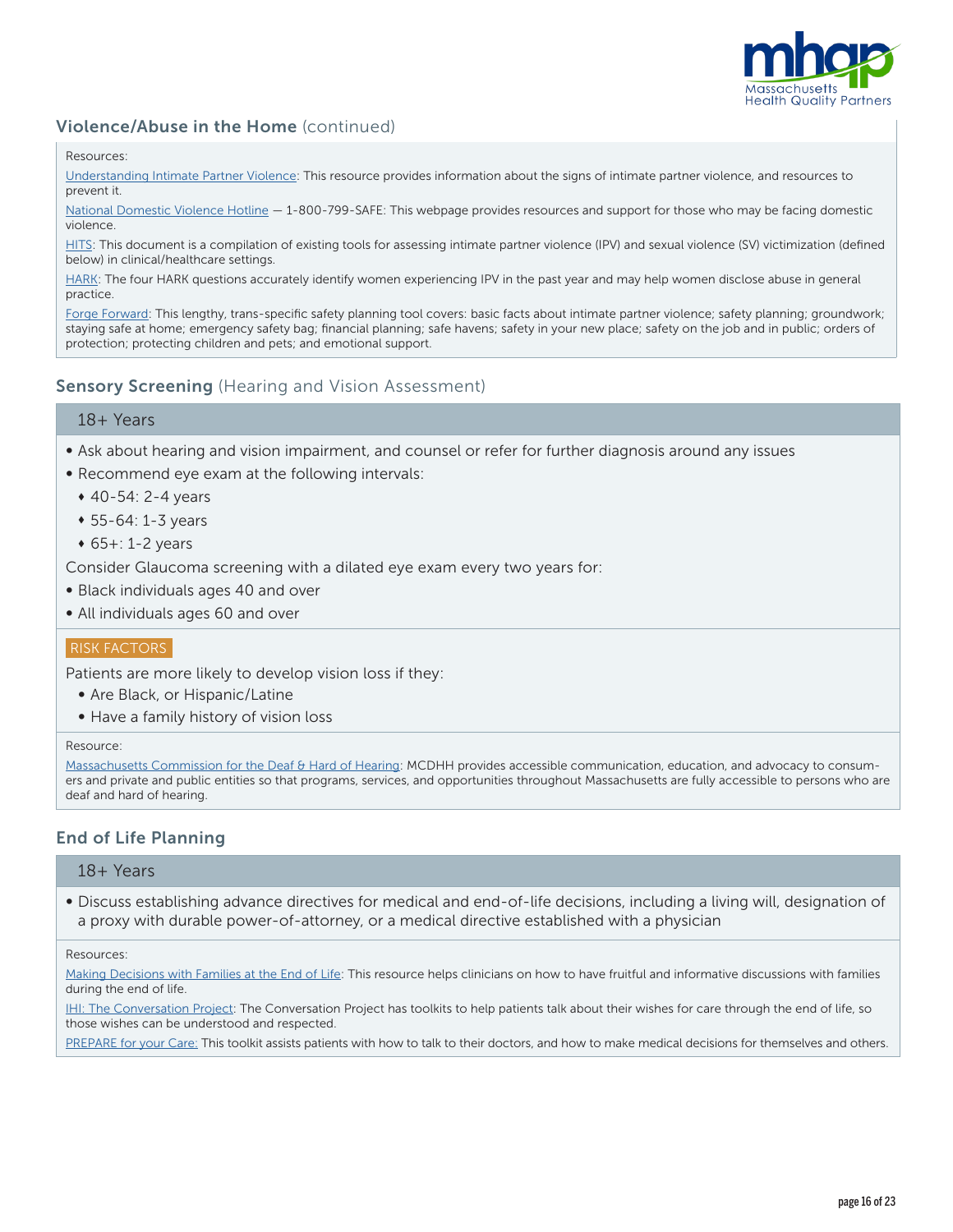

# Infectious Disease Screening

[Traveler's Health](https://wwwnc.cdc.gov/travel) This page provides travel resources for patients and clinicians.

# COVID-19

#### 18+ Years

- Recommend vaccination to all eligible adults
- Advise patients on prevention measures including vaccination, wearing masks, social distancing, avoiding places with poor ventilation and air circulation, and hand washing
- Counsel patients at higher risk of developing severe disease from COVID-19 on disease prevention, emphasizing the risk of developing more severe disease and the need for strict and consistent measures to avoid contact with potentially infected people

#### RISK FACTORS

Patients are more likely to develop severe complications from COVID-19 infection of they:

- Are age 65 and older
- Are Black, American Indian, Alaska Native, Native Hawaiian, Pacific Islander, or Hispanic/Latine
- Have multiple underlying medical conditions, live in a congregate setting, or are living with disabilities
- Have a personal history of the following medical conditions:
	- <sup>t</sup> Cancer; cerebrovascular disease; chronic kidney disease; chronic lung diseases, including COPD (chronic obstructive pulmonary disease), interstitial lung disease, bronchopulmonary dysplasia, bronchiectasis, pulmonary embolus, and pulmonary hypertension; chronic liver disease (cirrhosis, non-alcoholic fatty liver disease, alcoholic liver disease, autoimmune hepatitis) ; diabetes (type 1 or type 2); down syndrome; heart conditions, such as heart failure, coronary artery disease, cardiomyopathies or hypertension; mental health disorders (mood disorders and schizophrenia spectrum disorders; obesity; pregnancy and recent pregnancy; smoking (current and former); tuberculosis

# Sexually Transmitted Infections (Chlamydia, Gonorrhea, Syphilis, HPV)

#### 18+ Years

- Obtain sexual history
- Counsel on effective ways to reduce the risk of infection based on patient's sexual history, current practices, and risk factors
- Assess risk to identify people who need more frequent screening

#### *Chlamydia and gonorrhea*

- Screen all sexually active female patients age 24 and younger annually
- Starting at age 25, screen if at risk

#### RISK FACTORS

Patients may be more at risk for developing chlamydia or gonorrhea infection if they:

- Are Black, American Indian, Alaska Native, Native Hawaiian, Pacific Islander, or Hispanic/Latine
- Have a personal history of or currently have sexually transmitted infections
- Have new or multiple sex partners, or their current partner(s) have other sexual partner(s)
- Use condoms inconsistently, use injection drugs, exchange sex for money or drugs, or have recently entered correctional facilities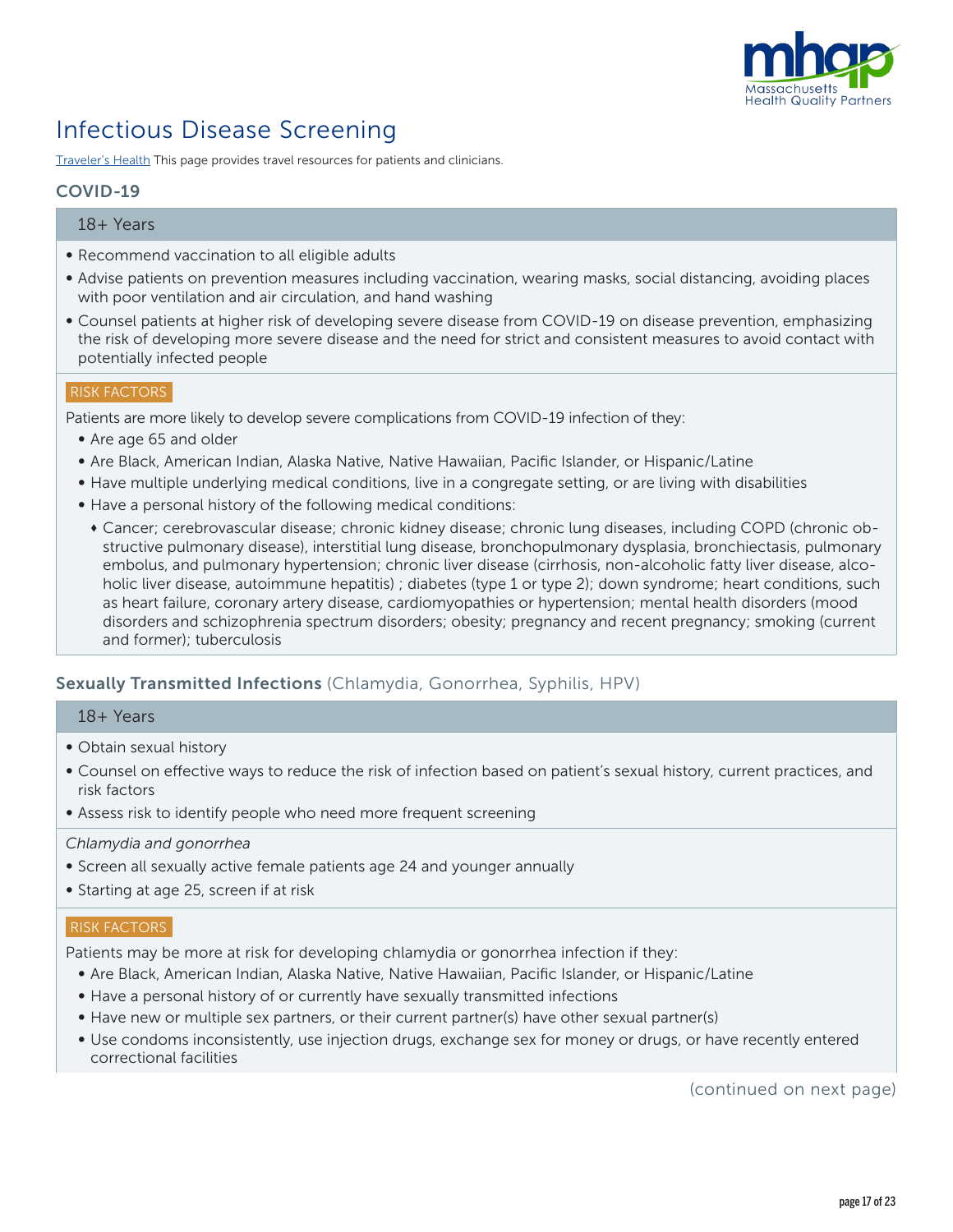

# Sexually Transmitted Infections (continued)

#### *Syphilis*

• Screen if at risk

# **RISK FACTORS**

Patients may be more at risk for developing syphilis if they:

- Are Black, American Indian, Alaska Native, Native Hawaiian, Pacific Islander, or Hispanic/Latine
- Are a man who has sex with other men
- Are HIV positive or have a history of other sexually transmitted diseases
- Engage in unprotected sex
- Have been incarcerated
- Live in areas with increased syphilis morbidity
- Have more than one sexual partner within the past 6 months, and/or exchange sex for money or drugs

#### Resources:

[NCHHSTP Atlas Plus: HIV, Viral Hepatitis, STD, and TB:](https://gis.cdc.gov/grasp/nchhstpatlas/maps.html) This resource provides the case rates of HIV across the country. [Syphilis Strikes Back:](https://www.cdc.gov/std/saw/syphilisstrikesback/default.htm) The Syphilis Strikes Back campaign aims to raise awareness about syphilis, help health care providers protect their patients, and empower people to take charge of their health.

#### *HPV*

- See cervical cancer screening section for screening recommendations
- Counsel regarding schedule for HPV vaccine
	- Recommend HPV vaccination for people age 26 and under, if not previously vaccinated
	- \* Use shared decision making for adults ages 27-45 who are inadequately or not vaccinated

#### RISK FACTORS

Patients may be more at risk for developing HPV if they:

- Are a man who has sex with other men
- Are transgender
- Have HIV or another disease of condition that weakens your immune system
- Engage in/have engaged in sex with several partners
- Engaged in unprotected sex or sexual contact
- Are or have been incarcerated

#### Resources:

[HPV Vaccine Resources for Clinicians:](https://www.cdc.gov/hpv/hcp/index.html) Use the information and materials on this site to help you and your staff communicate effectively with parents about the importance of HPV vaccination.

[Sexually Transmitted Infections \(STI\) Fact Sheets](https://www.cdc.gov/std/healthcomm/fact_sheets.htm): This webpage provides fact sheets for patients that answers basic questions about sexually transmitted infections.

[NCHHSTP Atlas Plus: HIV, Viral Hepatitis, STD and TB:](https://gis.cdc.gov/grasp/nchhstpatlas/maps.html) This resource provides the case rates of HIV across the country.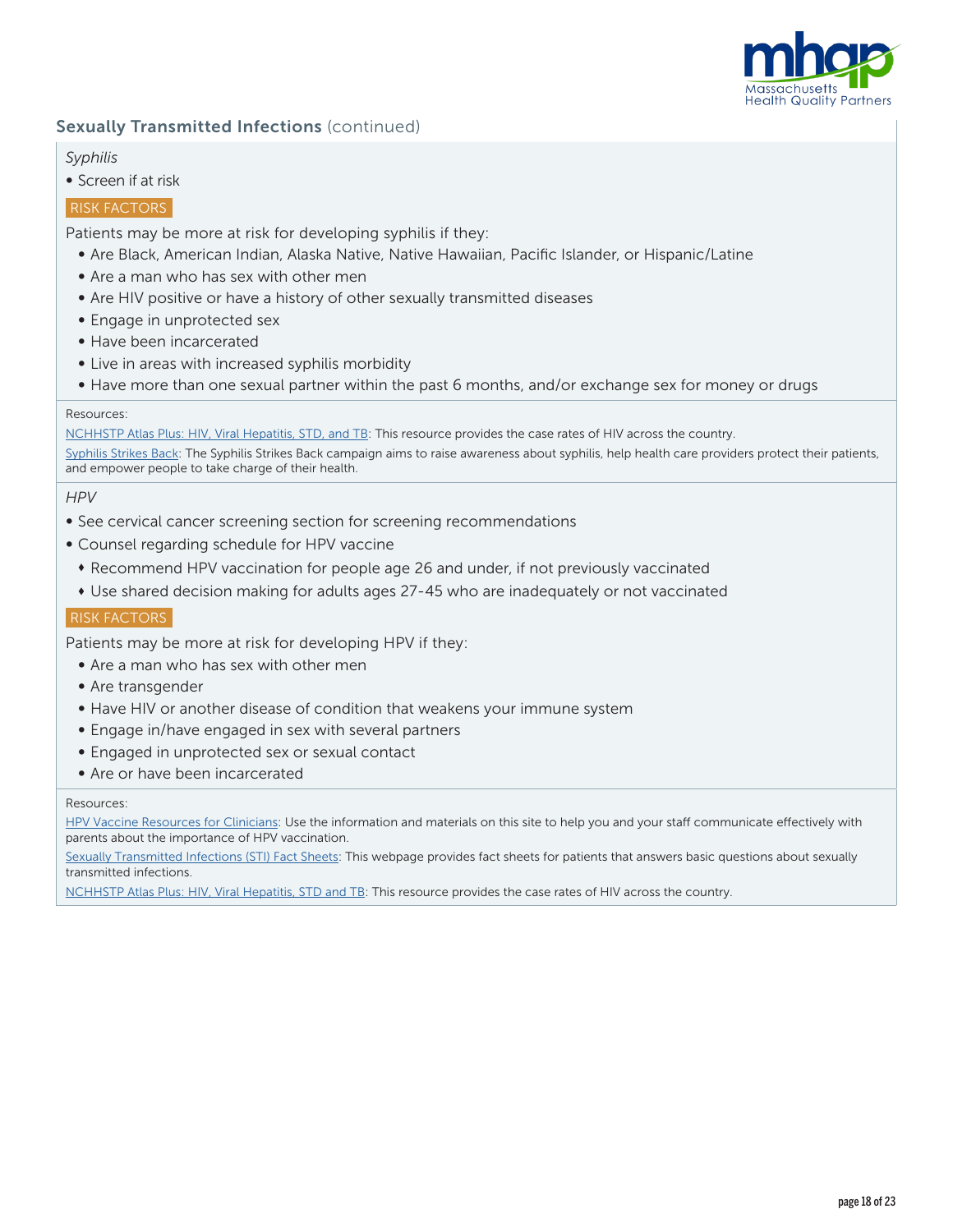

# Hepatitis B

#### 18+ Years

- Counsel on risk factor reduction
- Screen those at risk for hepatitis B who have not been vaccinated
- Counsel on vaccination for patients not vaccinated and at high risk

#### RISK FACTORS

Patients may be more likely to develop Hepatitis B infection if they:

- Are Asian, Pacific Islander, or Black
- Are men who have sex with men
- Have a positive HIV infection and/or receive hemodialysis or cytotoxic immunosuppressive therapy
- Are immigrants or have parents who have immigrated from high-risk areas (born in area with HBsAg prevalence >2% or born in US with parents born in area with HBsAg prevalence >8%)
- Use injection drugs, have household or sexual contacts with persons of chronic HBV infection, or are healthcare and/or public safety workers at risk for occupational exposure to blood or blood-contaminated body fluids
- See [MHQP's Perinatal Guidelines](https://www.mhqp.org/resources/clinical-guidelines/) for guidance for screening pregnant women

# Hepatitis C

# 18+ Years

- Counsel about risk factor reduction.
- Screen all adults aged 18 79 years
	- Note that most adults need to be screened only once. However, persons with continued risk for HCV infection (eg. PWID) should be screened periodically
	- Screening with anti-HCV antibody testing followed by polymerase chain reaction testing for HCV RNA is accurate for identifying patients with chronic HCV infection
- Periodic testing of all patients at high risk

# RISK FACTORS

Patients may be more likely to develop Hepatitis C infection if they:

- Were born between 1945-1965
- Are Black, American Indian, or Alaskan Native
- Were a recipient of blood product for clotting problems before 1987, had a blood transfusion or solid organ transplant before July 1992 (if not previously tested), and/or have long-term kidney dialysis, HIV, and were born to mother with Hepatitis C
- Current or past use of intranasal or injection drugs, have a tattoo or body piercing by non-sterile needle, and/or are incarcerated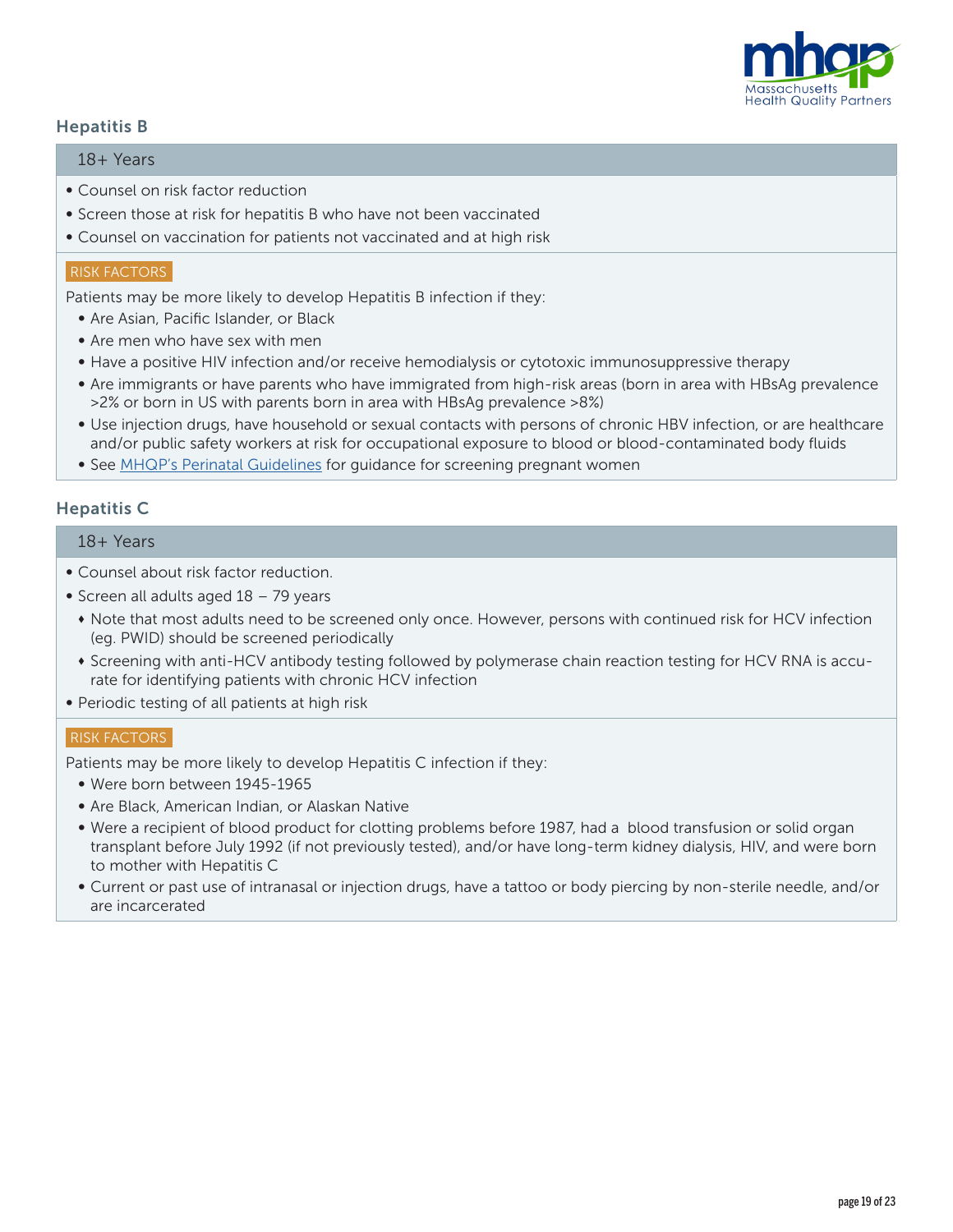

# **HIV**

### 18+ Years

- Counsel about risk factor reduction
- Screen all individuals 18 years of age and older and annual testing for those at increased risk
- Test individuals at least once in their lifetimes
- Assess risk to identify people who need more frequent screening
- Offer pre-exposure prophylaxis for anyone who is currently HIV negative but is at significant risk for contracting HIV

#### RISK FACTORS

Patients may be more likely to develop HIV infection if they:

- Are Black or Hispanic/Latine
- Are men who have sex with men, or heterosexual persons who themselves or whose sex partners have had more than one sex partner since their most recent HIV test
- Are transgender, or are gender diverse
- Are injection-drug users or have sex partners who use injection drugs
- Are people who exchange sex for money or drugs and/or have sex with individuals who have HIV

Indications for pre-exposure prophylaxis: Ongoing sexual contact with partner who is HIV +, men who have sex with men, having anal intercourse without condoms or have had any STD within 6 months and are not in monogamous relationship, heterosexual men or women who have sex without condoms with partner of unknown HIV status, IV drug users who have shared IV drugs or needles within past 6 months

#### Resources:

[HIV Testing Guidelines](https://www.cdc.gov/hiv/guidelines/testing.html): The listed documents provide the most updated CDC guidelines on HIV testing for testing providers, program managers; and laboratory personnel.

[Pre-Exposure Prophylaxis \(PrEP\)](https://www.cdc.gov/hiv/risk/prep/): This resource provides guidelines for clinicians for prescribing PrEP, and educates patients about the benefits of PrEP.

# Tuberculosis (TB)

# 18+ Years

- Screen all patients at high risk. Determine the need for repeat testing by the likelihood of continuing exposure to infectious TB.
	- Administer tuberculin skin test (TST) for individuals with no past BCG vaccination
	- Consider IGRA for individuals who have received BCG vaccination or who are at risk for not returning for reading of the TST

#### RISK FACTORS

Patients may be more likely to develop tuberculosis infection if they:

- Are Black, Asian, or Hispanic/Latine
- Have a personal history of being immunosuppressed (HIV positive or using immunosuppressant drugs) and/or have silicosis
- Were born in or resident of a country with high rates of TB, live in or have lived in communities where prevalence of TB is high (prisons, shelters, migrant farm settings), contacts of patients with active TB, and/or workers exposed to high risk populations

Resource:

[CDC: Tuberculosis \(TB\)](https://www.cdc.gov/tb/): This webpage provides resources for clinicians and patients about how to prevent TB.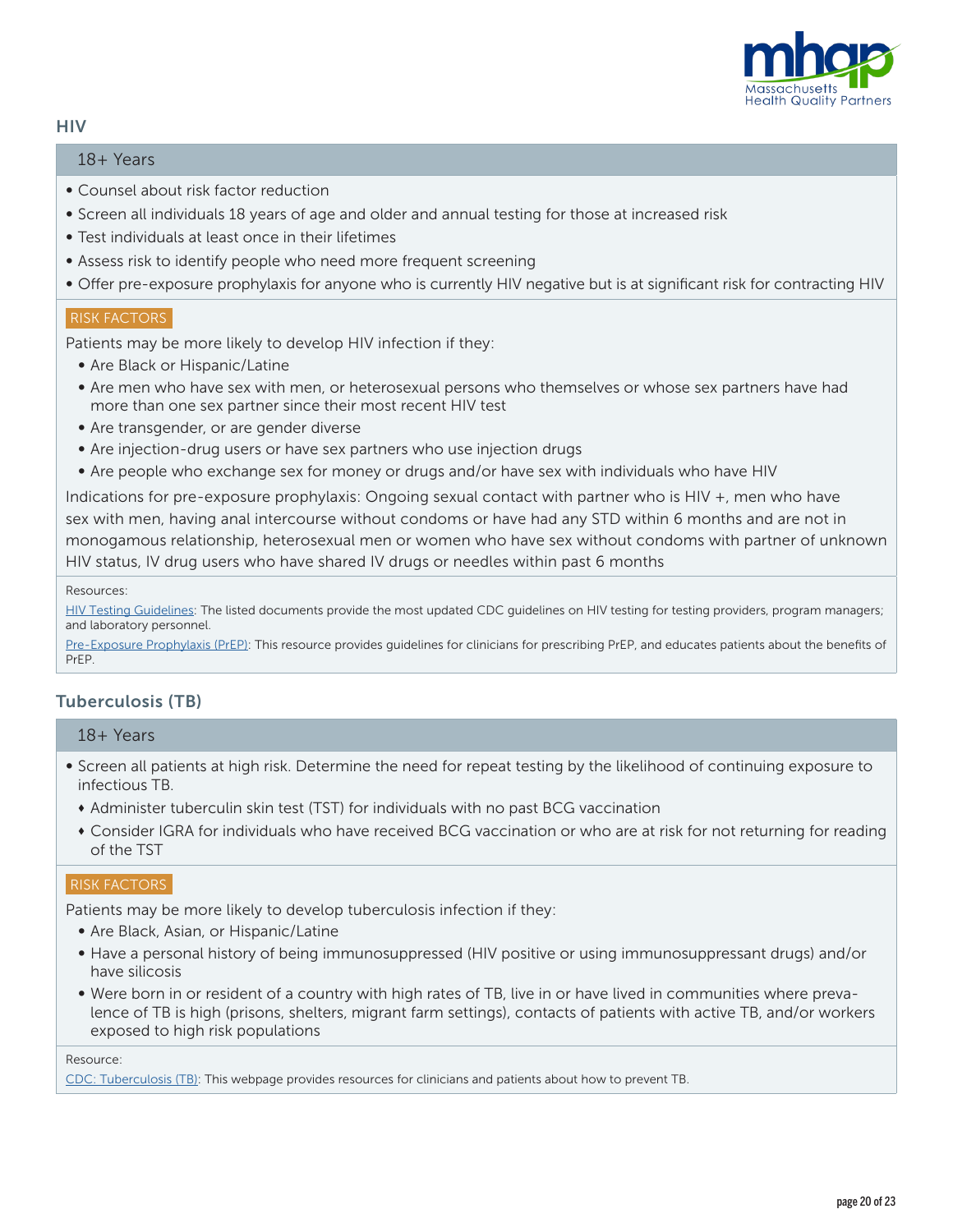

# Mosquito- and Tick-Borne Illnesses

#### 18+ Years

#### *Zika*

- Note that there have been no cases in the US and its territories since 2019
- Refer to Preconception Counseling section for Zika recommendations

#### RISK FACTORS

Patients may be more likely to develop Zika infection if they:

- Engage in unprotected intercourse with recent travelers from areas where Zika is present
- Have recently traveled to certain geographic locations, such as Africa, Southeast Asia, the Americas, the Caribbean, and the Pacific

#### *Other Mosquito and Tick-Borne Illnesses*

- Counsel on prevention of other mosquito-borne illnesses, including [Eastern Equine Encephalitis](https://www.cdc.gov/easternequineencephalitis/gen/pre.html) (EEE) and [West](https://www.cdc.gov/westnile/prevention/index.html)  [Nile Virus](https://www.cdc.gov/westnile/prevention/index.html).
- Recommend that patients who are at risk of exposure to tick-borne diseases use insect repellents that provide protections for the amount of time they will be outdoors and to check skin and clothes for ticks every day.

#### Resources:

[Zika Virus:](https://www.cdc.gov/zika/) This webpage provides information about how to prevent Zika infection when traveling abroad.

[Eastern Equine Encephalitis](https://www.cdc.gov/easternequineencephalitis/prevention/index.html?CDC_AA_refVal=https%3A%2F%2Fwww.cdc.gov%2Feasternequineencephalitis%2Fgen%2Fpre.html): This webpage provides resources for patients on how to prevent EEE infection.

[West Nile Virus:](https://www.cdc.gov/westnile/prevention/index.html) This webpage provides resources for patients on how to prevent WNV infection.

[Protecting Yourself from Ticks and Mosquitoes:](https://www.cdc.gov/niosh/docs/2010-119/pdfs/2010-119.pdf) This resource provides information about tick and mosquito borne illnesses, and how you can protect yourself from being infected.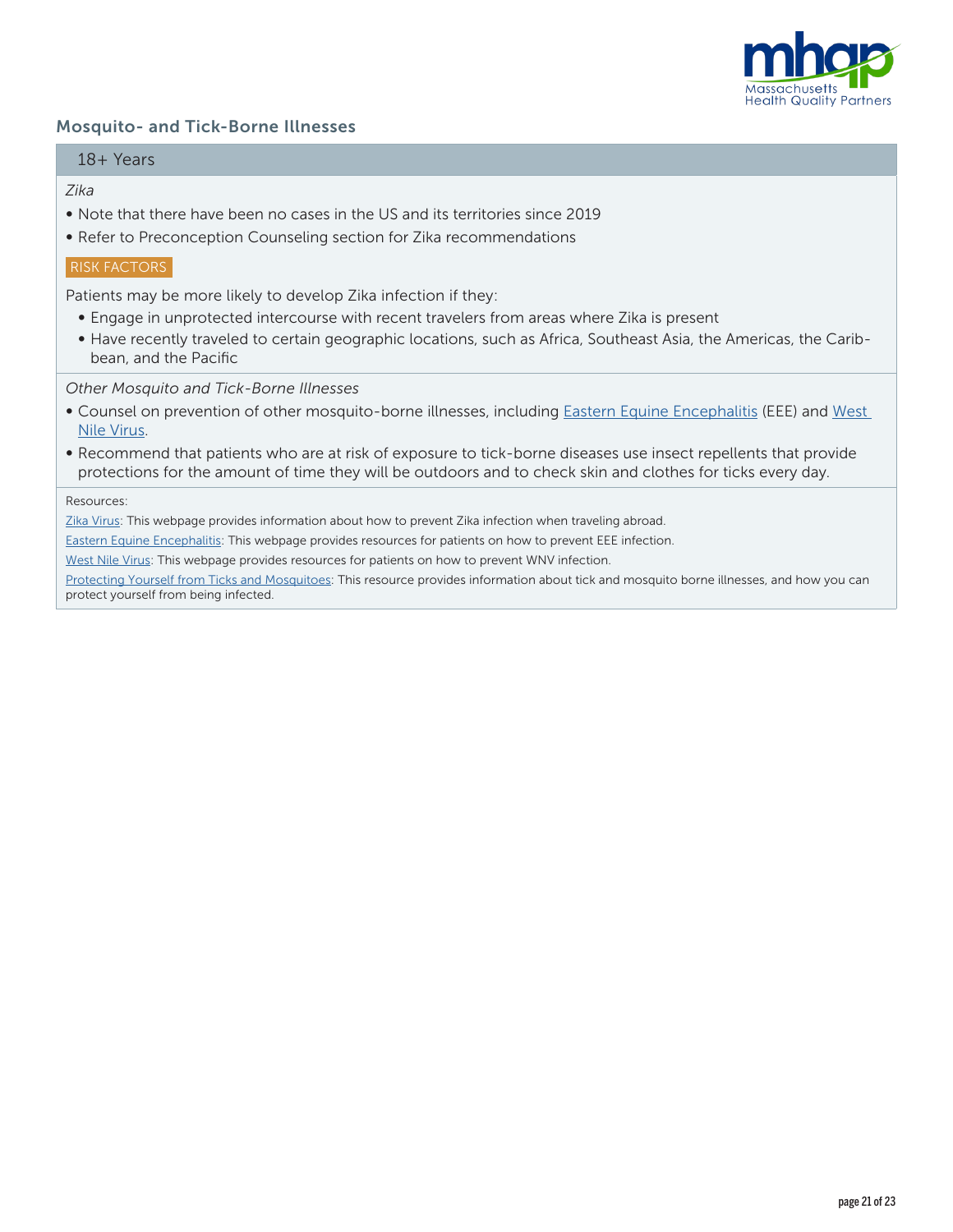

# Screening and Guidance for Age Specific Conditions

# Preconception Counseling

*Note: See [MHQP's Perinatal Guidelines](https://www.mhqp.org/resources/clinical-guidelines/) for complete recommendations on prenatal care.*

# 18–49 Years

- Advise all females of child-bearing age to take a daily multivitamin containing 0.4 0.8 mg folate
- Encourage scheduling a visit for preconception counseling to include review of appropriate immunization status, chronic illnesses, current medications, whether there is need to make any changes based on teratogenicity, and consideration of genetic testing
- Inform patients on the impact of alcohol, drug, tobacco, and environmental exposures in early pregnancy, often before pregnancy is diagnosed
- If patient is overweight or obese, recommend weight loss before becoming pregnant
- Recommend that patients with diabetes or pre-diabetes achieve optimal glycemic control prior to pregnancy
- Counsel patients of child-bearing age on the importance of oral health and routine dental care before pregnancy
- Recommend HIV testing for patient and partner
- Counsel on HIV prevention and ways to reduce HIV transmission during conception and pregnancy, and offer pre-exposure prophylaxis if indicated
- Review travel restrictions during pregnancy and the preconception period, including avoiding travel to an area with active Zika virus transmission
- Advise patients who have been exposed to or have had Zika to avoid conception for 8 weeks from the last exposure or onset of symptoms
- Advise partners who have been exposed to or have had Zika to avoid procreation for at least 3 months from the last exposure or onset of symptoms

Resources:

[Preconception Counseling and Care of Women of Childbearing Age Living with HIV](https://clinicalinfo.hiv.gov/sites/default/files/guidelines/documents/Preconception_Counseling_and_Care.pdf): This resource provides guidelines for clinicians on how to provide preconception counseling for HIV positive women.

[Before Pregnancy](https://www.cdc.gov/preconception/index.html): This resource provides information for women on what steps they must take to ensure the health of a baby in the future. [National Preconception Health and Health Care \(PCHHC\)](https://beforeandbeyond.org/toolkit/): The Preconception Resource Guide is designed to help primary care providers meet their patient's needs based on the response to this "vital sign" question: "Would you like to become pregnant in the next year?"

# **Osteoporosis**

50+ Years

- Counsel about preventive measures, including dietary calcium and vitamin D intake, weight-bearing exercise, and smoking cessation
- Counsel frail patients on specific measures to prevent falls
- Offer bone mineral density (BMD) testing to females over 65
- Recommend exercise interventions to prevent falls in community-dwelling adults ≥65 who are at increased risk for falls
- Consider offering multifactorial interventions to prevent falls in community-dwelling adults ≥65 who are at increased risk for falls
- Offer bone mineral density (BMD) testing to post-menopausal females who are at high risk